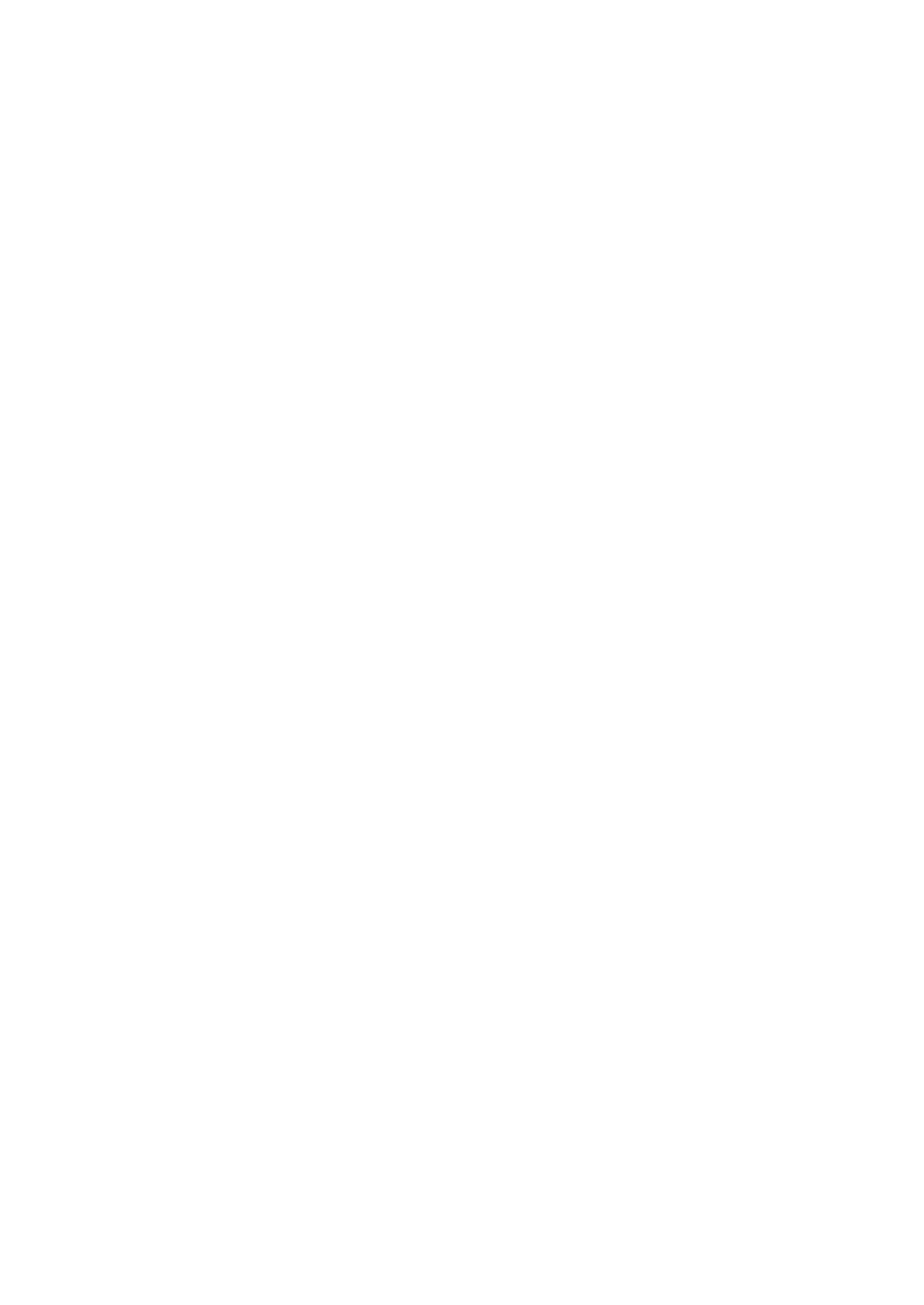# **TABLE OF CONTENTS**

| 1              |     |                                                                             |  |
|----------------|-----|-----------------------------------------------------------------------------|--|
|                | 1.1 |                                                                             |  |
|                | 12  |                                                                             |  |
| $\overline{2}$ |     |                                                                             |  |
| 3              |     |                                                                             |  |
|                | 3.1 |                                                                             |  |
|                | 3.2 |                                                                             |  |
|                | 3.3 |                                                                             |  |
|                | 3.4 |                                                                             |  |
|                | 3.5 |                                                                             |  |
| 4              |     |                                                                             |  |
|                | 4.1 |                                                                             |  |
|                | 4.2 |                                                                             |  |
|                | 4.3 |                                                                             |  |
| 5              |     |                                                                             |  |
|                | 5.1 |                                                                             |  |
|                | 5.2 |                                                                             |  |
| 6              |     | <b>INCORPORATION OF ENVIRONMENTAL AND CONSULTATION ISSUES INTO THE PLAN</b> |  |
|                |     |                                                                             |  |
|                | 6.1 |                                                                             |  |
|                | 6.2 |                                                                             |  |
|                | 6.3 |                                                                             |  |
|                | 6.4 |                                                                             |  |
| 7              |     |                                                                             |  |
| 8              |     | MEASURES TO MONITOR SIGNIFICANT ENVIRONMENTAL EFFECTS OF THE                |  |
|                |     |                                                                             |  |
| 9              |     |                                                                             |  |

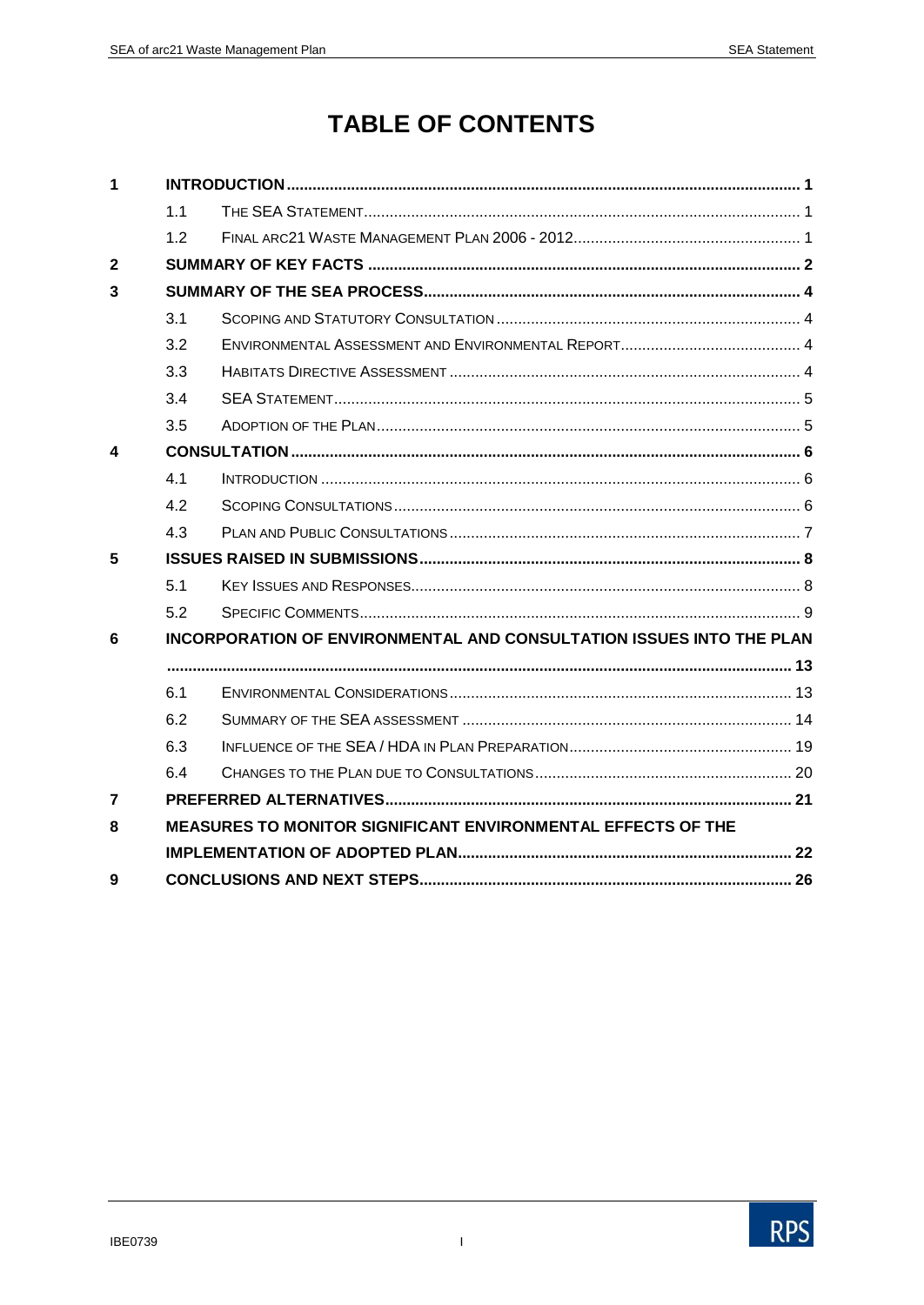# **LIST OF FIGURES**

# **LIST OF TABLES**

| Table 4.2 |  |
|-----------|--|
| Table 4.3 |  |
| Table 5.1 |  |
| Table 5.2 |  |
| Table 6.1 |  |
| Table 6.5 |  |
|           |  |
|           |  |

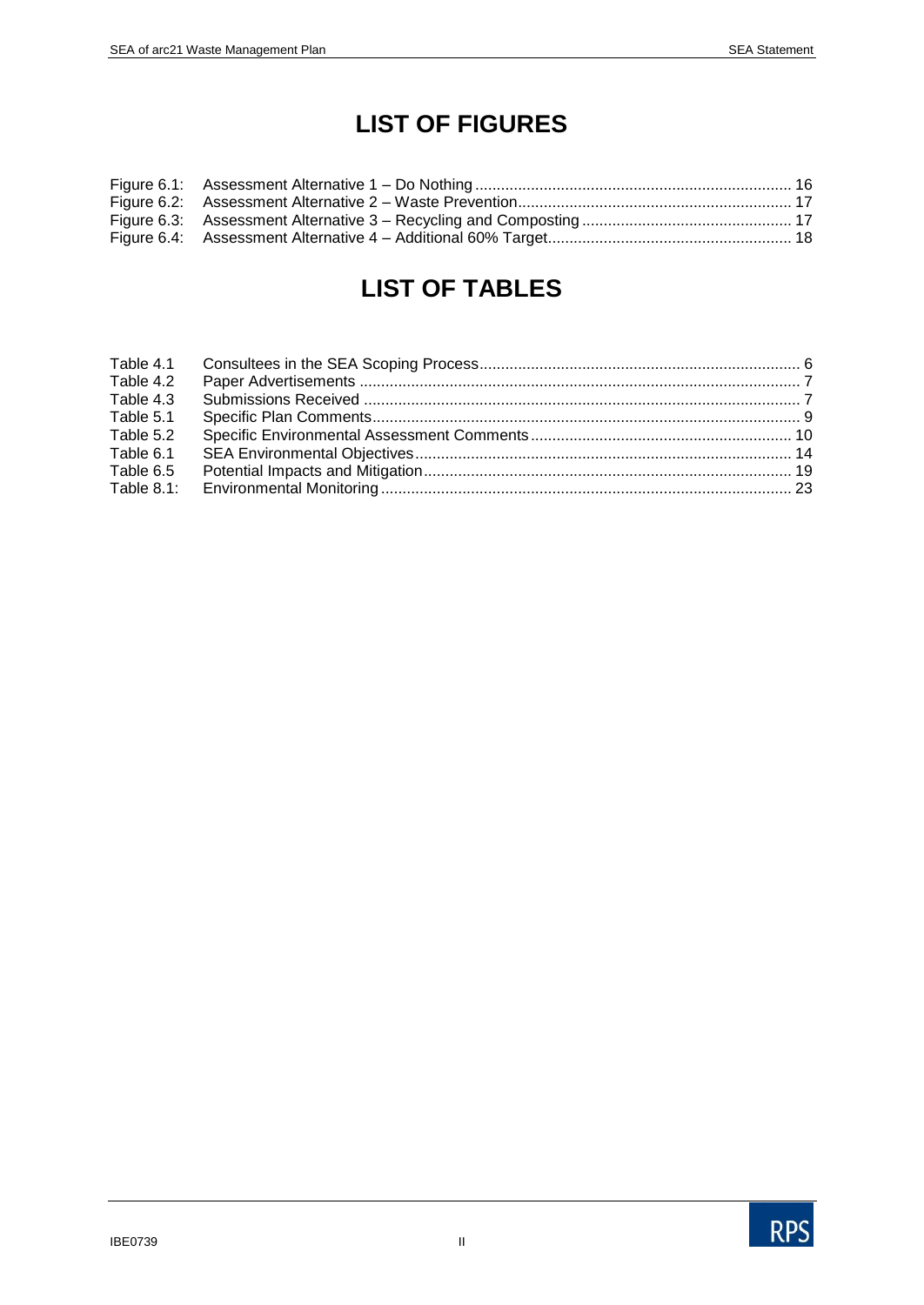# **1 INTRODUCTION**

# **1.1 THE SEA STATEMENT**

This Strategic Environmental Assessment (SEA) Statement has been prepared as part of the arc21 Waste Management Plan 2013 – 2020, in accordance with national and EU legislation. This document provides information on the decision-making process documenting how environmental considerations, the views of consultees and the recommendations of the Environmental Report and Plan level Habitats Directive – Screening Assessment have been taken into account by, and influenced, the Plan.

The Waste Management Plan has been prepared by arc21, who represent the 11 councils in the eastern region of Northern Ireland and are one of three waste management groups (the other two groups cover the south west and north west regions of Northern Ireland).

This SEA Statement has been carried out in accordance with Regulation 15(4) of the Environmental Assessment of Plans and Programmes Regulations (Northern Ireland) 2004 (S.R. 280/2004). The adopted arc21 Waste Management Plan 2013 – 2020, the SEA Environmental Report, the Habitats Directive – Screening Assessment and the SEA Statement are available for download on the arc21 website: [http://www.arc21.org.uk](http://www.arc21.org.uk/filestore/?itemId=8)

#### **1.2 FINAL ARC21 WASTE MANAGEMENT PLAN 2006 - 2012**

The final Waste Management Plan has been altered from the draft Plan released in December 2013 to include more of the recommendations from the SEA Environmental Report and Plan level Habitats Directive – Screening Assessment (HDA). The final arc21 Waste Management Plan 2013 – 2020 was adopted in Autumn 2014, and is available on the arc21 website from October 2014.

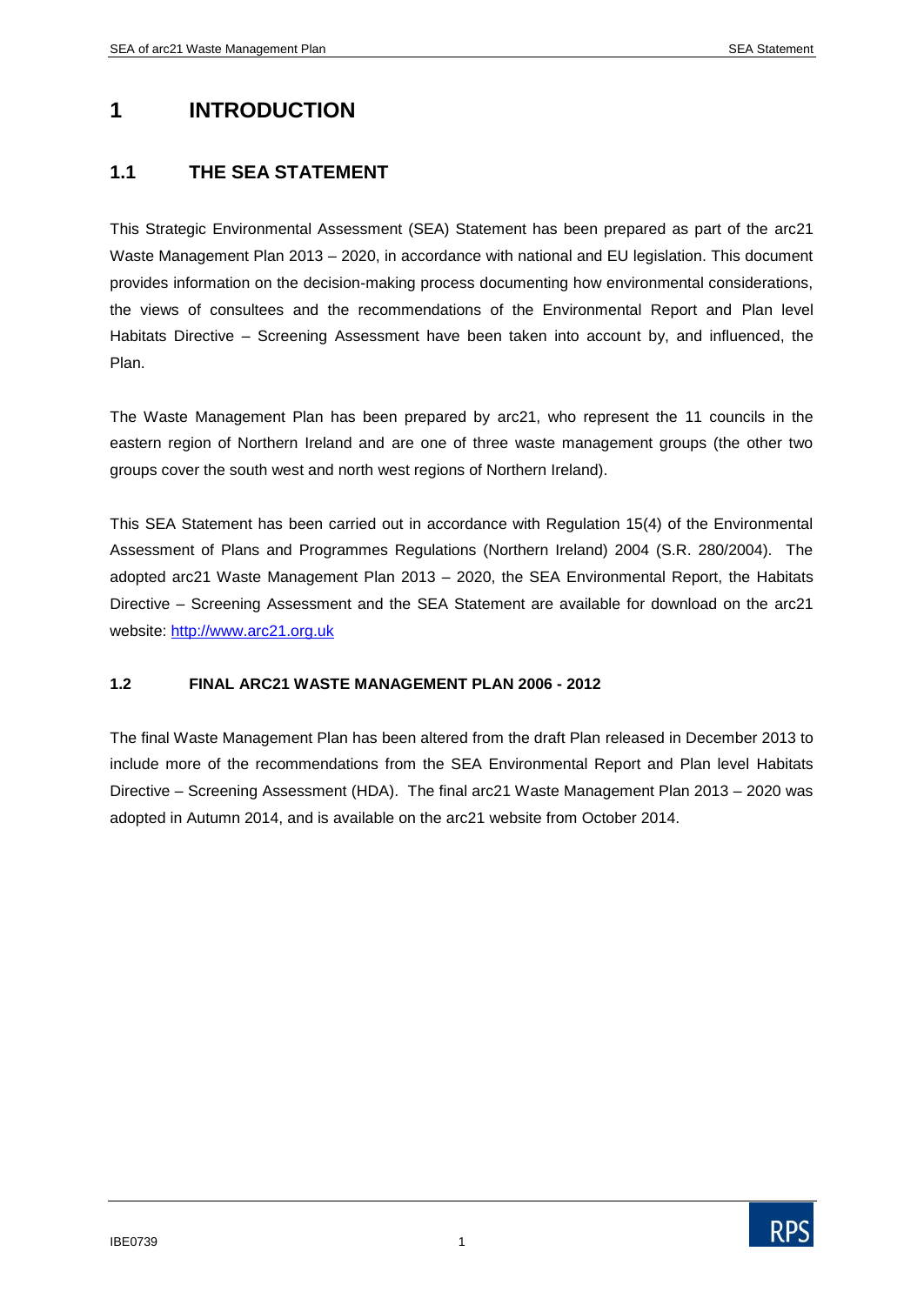# **2 SUMMARY OF KEY FACTS**

| <b>Title of Plan</b>       | arc21 Waste Management Plan 2013 - 2020.                                                                                                                                                                                                                                                                                                                                                                                                                                                                                                                                                                                                             |
|----------------------------|------------------------------------------------------------------------------------------------------------------------------------------------------------------------------------------------------------------------------------------------------------------------------------------------------------------------------------------------------------------------------------------------------------------------------------------------------------------------------------------------------------------------------------------------------------------------------------------------------------------------------------------------------|
| <b>Purpose of Plan</b>     | The arc21 Waste Management Plan 2013-2020 is<br>review of the previous arc21<br>Waste<br>a<br>Management Plan from 2006. This revised Plan<br>continue<br>the<br>sets<br>to<br>progress<br>of<br>waste<br>management within the arc21 region of Northern<br>Ireland to guide, support and help them meet their<br>legal requirements from European EU Directives,<br>UK wide legislation and National legislation, and<br>to drive forward innovative waste management<br>programmes, with<br>an<br>aim<br>to<br>implement<br>environmentally sound<br>waste<br>management<br>programmes based on the principles of 'Reduce,<br>Re-use and Recycle'. |
| <b>Subject</b>             | Waste Management                                                                                                                                                                                                                                                                                                                                                                                                                                                                                                                                                                                                                                     |
| <b>Competent Authority</b> | arc21 represents 11 Local Authorities in the<br>eastern region of Northern Ireland - Antrim<br>Ards<br>Borough Council,<br>Borough<br>Council,<br>Ballymena Borough Council, Belfast City Council,<br>Carrickfergus Borough Council, Castlereagh<br>Borough Council, Down District Council, Larne<br>Borough Council, Lisburn Borough Council,<br>Newtownabbey Borough Council and North Down<br>Borough Council.                                                                                                                                                                                                                                    |
| What prompted the Plan     | The arc21 Waste Management Plan 2013-2020 is<br>review of the previous arc21<br>Waste<br>а<br>Management Plan from 2006, required to reflect<br>updated European EU Directives, UK wide<br>legislation and National legislation.                                                                                                                                                                                                                                                                                                                                                                                                                     |
| <b>Area of Plan</b>        | The arc21 Region consists of the administrative<br>areas of Antrim Borough Council, Ards Borough<br>Council, Ballymena Borough Council, Belfast City                                                                                                                                                                                                                                                                                                                                                                                                                                                                                                 |

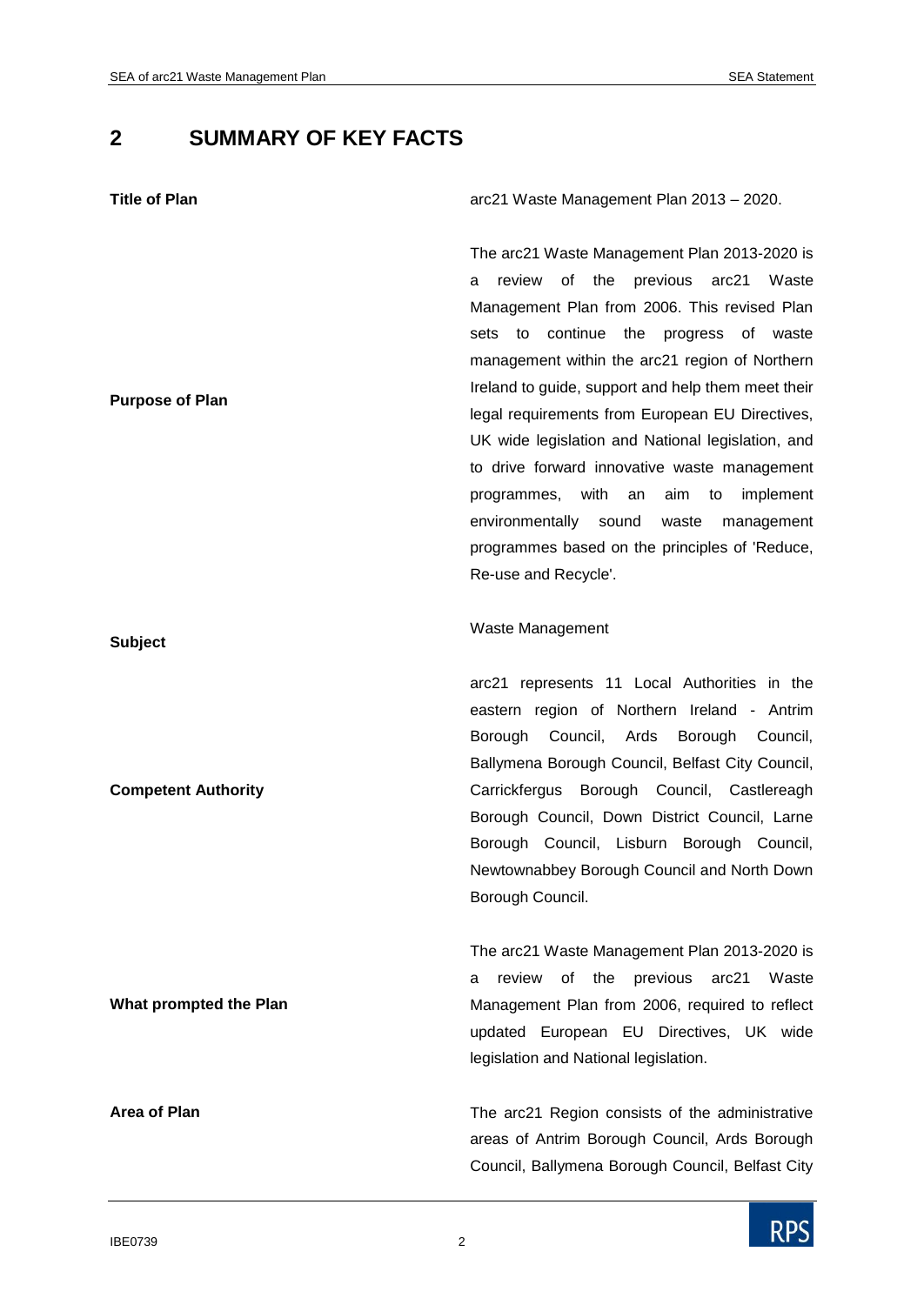|                                | Council,<br>Carrickfergus<br>Borough<br>Council,     |
|--------------------------------|------------------------------------------------------|
|                                | Castlereagh Borough Council, Down<br><b>District</b> |
|                                | Council, Larne Borough Council, Lisburn Borough      |
|                                | Council, Newtownabbey Borough Council and            |
|                                | North Down Borough Council.                          |
| <b>Period covered</b>          | 2013 - 2020                                          |
| <b>Frequency of Update</b>     | Every 5 years.                                       |
|                                | The arc21 Waste Management Plan 2013-2020            |
|                                | sets out the previously existing and new or          |
|                                | revised waste management legislation that the        |
|                                | arc21 local authorities must adhere to, including    |
| <b>Summary of Plan Content</b> | any new targets to be met. The Plan describes        |
|                                | the various waste streams within the arc21           |
|                                | region,<br>their<br>changing<br>tonnages<br>and      |
|                                | characteristics<br>Plan<br>since<br>the<br>previous  |
|                                | implementation.                                      |
| <b>Date Plan Implemented</b>   | Autumn 2014                                          |
|                                | <b>Ricky Burnett</b>                                 |
|                                | <b>Belfast Castle</b>                                |
| <b>Main Contact</b>            | Antrim Road                                          |
|                                | <b>Belfast</b>                                       |
|                                | <b>BT15 5GR</b>                                      |
|                                | info@arc21.org.uk                                    |

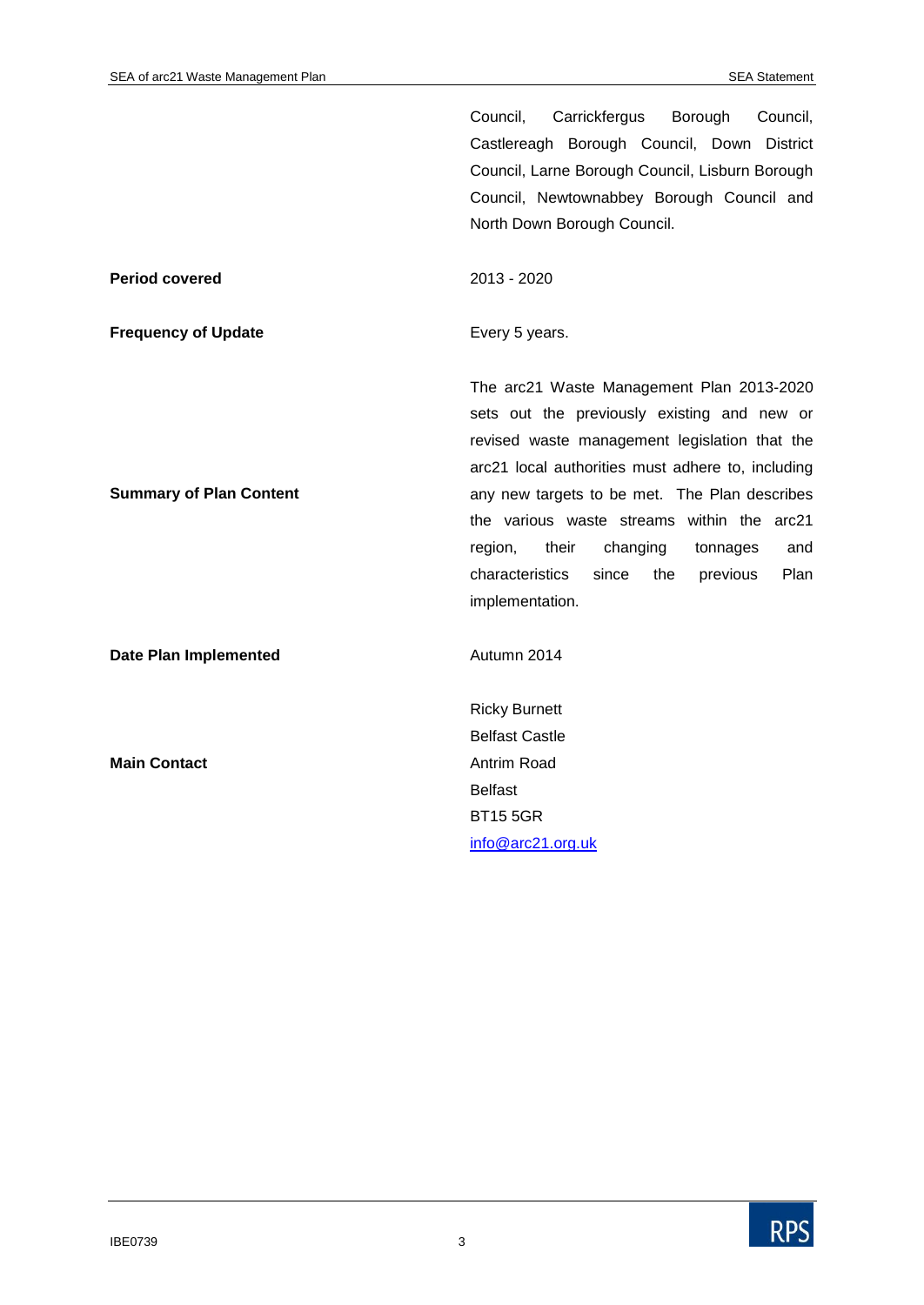# **3 SUMMARY OF THE SEA PROCESS**

The arc21 Waste Management Plan 2013 – 2020 has been subject to a process of SEA, as required under the Environmental Assessment of Plans and Programmes Regulations (Northern Ireland) 2004 (S.R. 280/2004).

# **3.1 SCOPING AND STATUTORY CONSULTATION**

The main objective of the scoping process was to identify key issues of concern that should be addressed in the assessment of the draft Plan and the appropriate level of detail to which they should be considered. The scoping process included consultations with the Northern Ireland statutory consultee, the Northern Ireland Environment Agency (NIEA). The list of consultees in the scoping process was expanded to include non-statutory consultees that it was believed could have important inputs into the SEA and preparation of the Plan, such as the North West Region Waste Management Group and SWaMP2008 (south west region waste management group).

# **3.2 ENVIRONMENTAL ASSESSMENT AND ENVIRONMENTAL REPORT**

The preparation of an Environmental Report on the likely significant effects on the environment of the arc21 Waste Management Plan included consideration of:

- Baseline data relating to the current state of the environment;
- Links between the Waste Management Plan and other relevant Strategies, Policies, Plans, Programmes and Environmental Protection Objectives;
- Key environmental issues in the area of the Plan;
- Alternatives available;
- The likely significant positive and negative effects of a number of reasonable alternatives on the environment;
- Measures envisaged for the prevention, reduction and mitigation of any significant adverse effects;
- Monitoring measures to ensure that positive and negative environmental effects will be identified, allowing for appropriate remedial action to be taken if necessary.

## **3.3 HABITATS DIRECTIVE ASSESSMENT**

As the geographical extent of the Waste Management Plan encompasses several Natura 2000 sites and as the SEA highlighted that some of the alternatives available to the Plan may have the potential for impacts on these sites, there was a recommendation from the statutory consultees that arc21 should satisfy itself as to whether a Test of Likely Significance / Habitats Regulation Assessment is

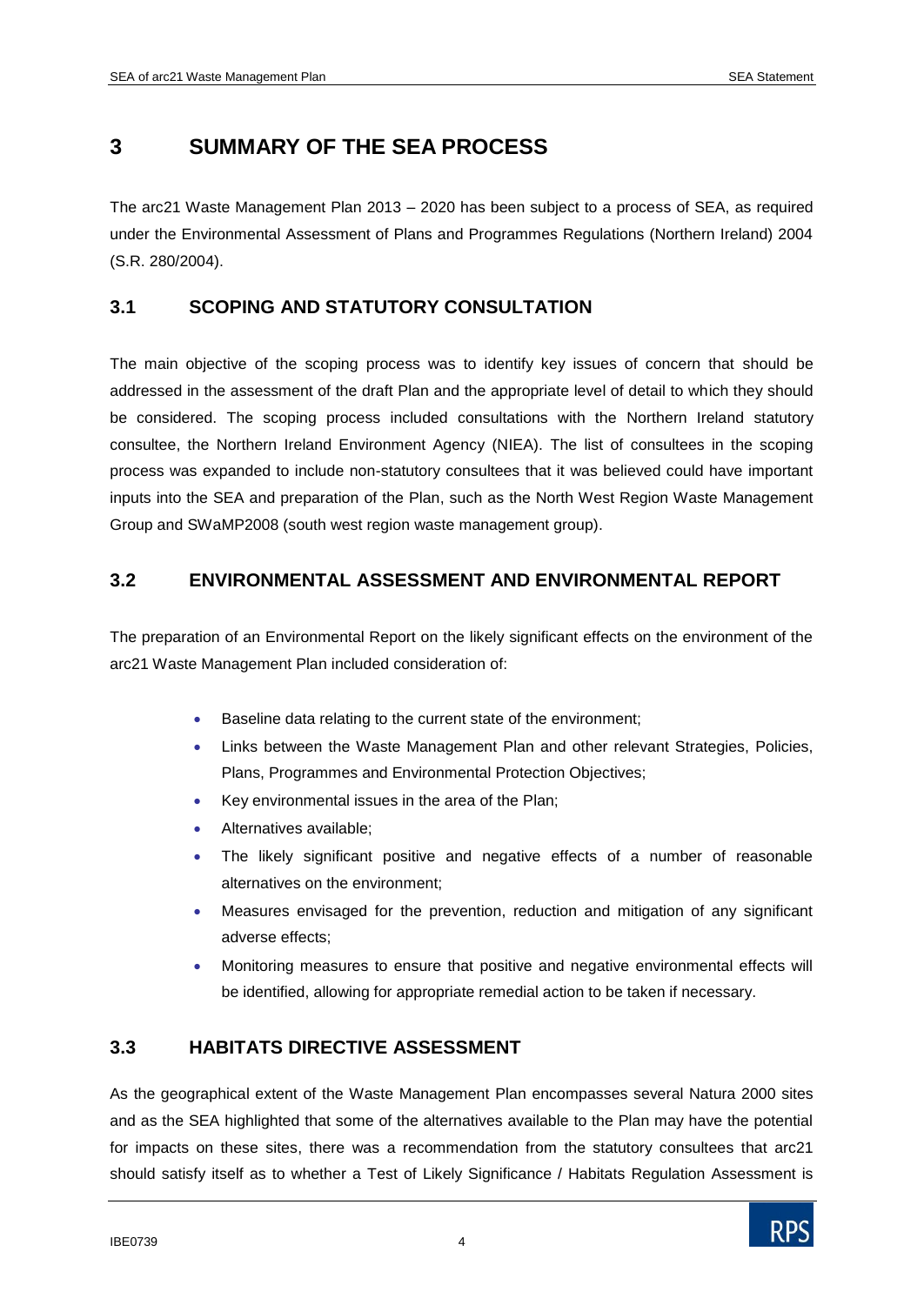required in order to comply with the Habitats Directive. An assessment of the Waste Management Plan was carried out in March 2014 under Article 6 of the EU Habitats Directive (92/43/EEC) in conjunction with the SEA and Plan making processes. The output of this assessment was a Habitats Directive – Screening Assessment.

### **3.4 SEA STATEMENT**

The main purpose of this SEA Statement is to ensure there is transparency in the decision making process for the Plan. The SEA Statement documents how the recommendations of the Environmental Report and the Habitats Directive – Screening Assessment, as well as the views of the statutory, nonstatutory, and public consultees have influenced the preparation of the Final arc21 Waste Management Plan 2013 – 2020. The SEA Statement also provides information on the proposed mitigation and monitoring.

The SEA Statement includes the following information:

- Summary of how environmental considerations have been integrated into the Plan;
- Summary of how submissions received during consultation have been taken into account in the Plan;
- Reasons for choosing the recommended option(s), in light of the other reasonable alternatives considered; and
- Measures that are to be undertaken to monitor and mitigate the potential significant environmental effects of implementing the Plan.

## **3.5 ADOPTION OF THE PLAN**

The arc21 Waste Management Plan 2013 – 2020 was adopted by the arc21 Councils in Autumn 2014. Arc21 now proposes to implement this revised Plan and set to continue the progress of waste management within the arc21 region of Northern Ireland in meeting the requirements from European EU Directives, UK wide legislation and National legislation to drive forward innovative waste management programmes, with an aim to implement environmentally sound waste management programmes based on the principles of 'Reduce, Re-use and Recycle'.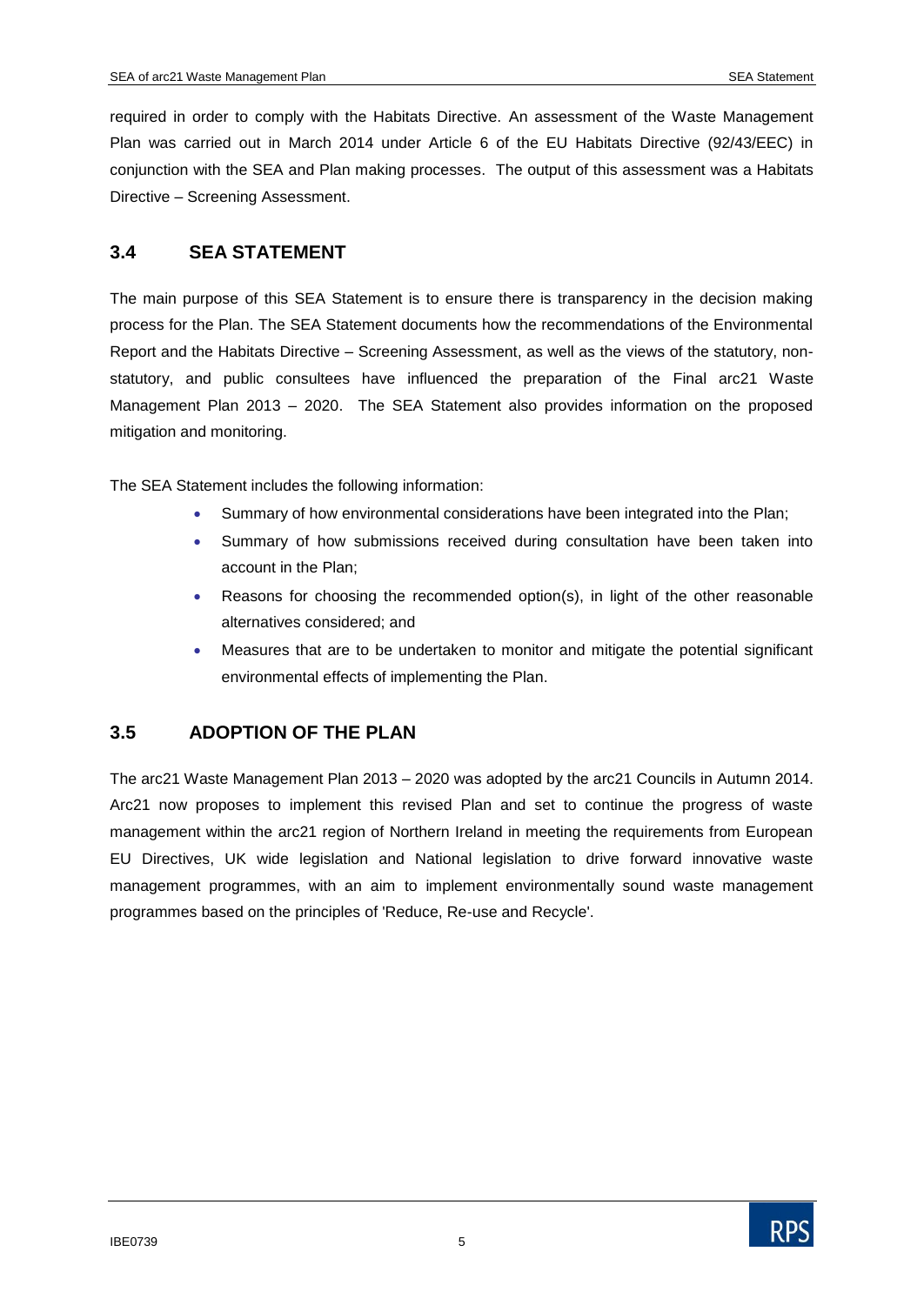# **4 CONSULTATION**

# **4.1 INTRODUCTION**

Under the Environmental Assessment of Plans and Programmes Regulations (Northern Ireland) 2004 (S.R. 280/2004), consultation is specifically required at the scoping stage with the nominated environmental authorities, and then the authorities and the wider public when the draft Plan and Environmental Report are put on public display. The final adopted Plan and SEA Statement are required to go on public display at the end of the Plan-making process. This section describes the statutory and non-statutory consultation that has taken place over the course of the SEA process.

## **4.2 SCOPING CONSULTATIONS**

To begin the process of scoping the SEA for the arc21 Waste Management Plan 2013 – 2020 an initial consultation was held with the Statutory Authorities, as designated by the relevant SEA legislation and listed in **Table 4.1**. Following the statutory consultation, it was considered best practice to include a number of relevant non-statutory consultees in the scoping process, which are also listed in **Table 4.1**. In addition, the Draft Scoping Report was published on the arc21 website to encourage further participation by stakeholders and the public in the consultation process. Although no official transboundary consultations took place with the statutory consultees in Ireland, the scoping comments received from the Environmental Protection Agency in Ireland for the other two Waste Management Plans in Northern Ireland were carried through into the arc21 Plan and SEA where appropriate.

|  | Table 4.1 Consultees in the SEA Scoping Process |
|--|-------------------------------------------------|
|--|-------------------------------------------------|

| <b>Consultee</b>                         | <b>Statutory / Non-Statutory</b> |
|------------------------------------------|----------------------------------|
| Northern Ireland Environment Agency      | Statutory                        |
| North West Region Waste Management Group | Non-Statutory                    |
| SWaMP2008                                | Non-Statutory                    |

The written comments received on the draft Scoping Report generally consisted of:

- Comments on the proposed SEA objectives;
- Environmental baseline information;
- Sources of baseline information;
- Updates to relevant legislation, and
- Potential impacts that need to be considered and issues to be assessed.

All comments received were included in Appendix A of the Environmental Report, which can be viewed at: [http://www.arc21.org.uk](http://www.arc21.org.uk/filestore/?itemId=8)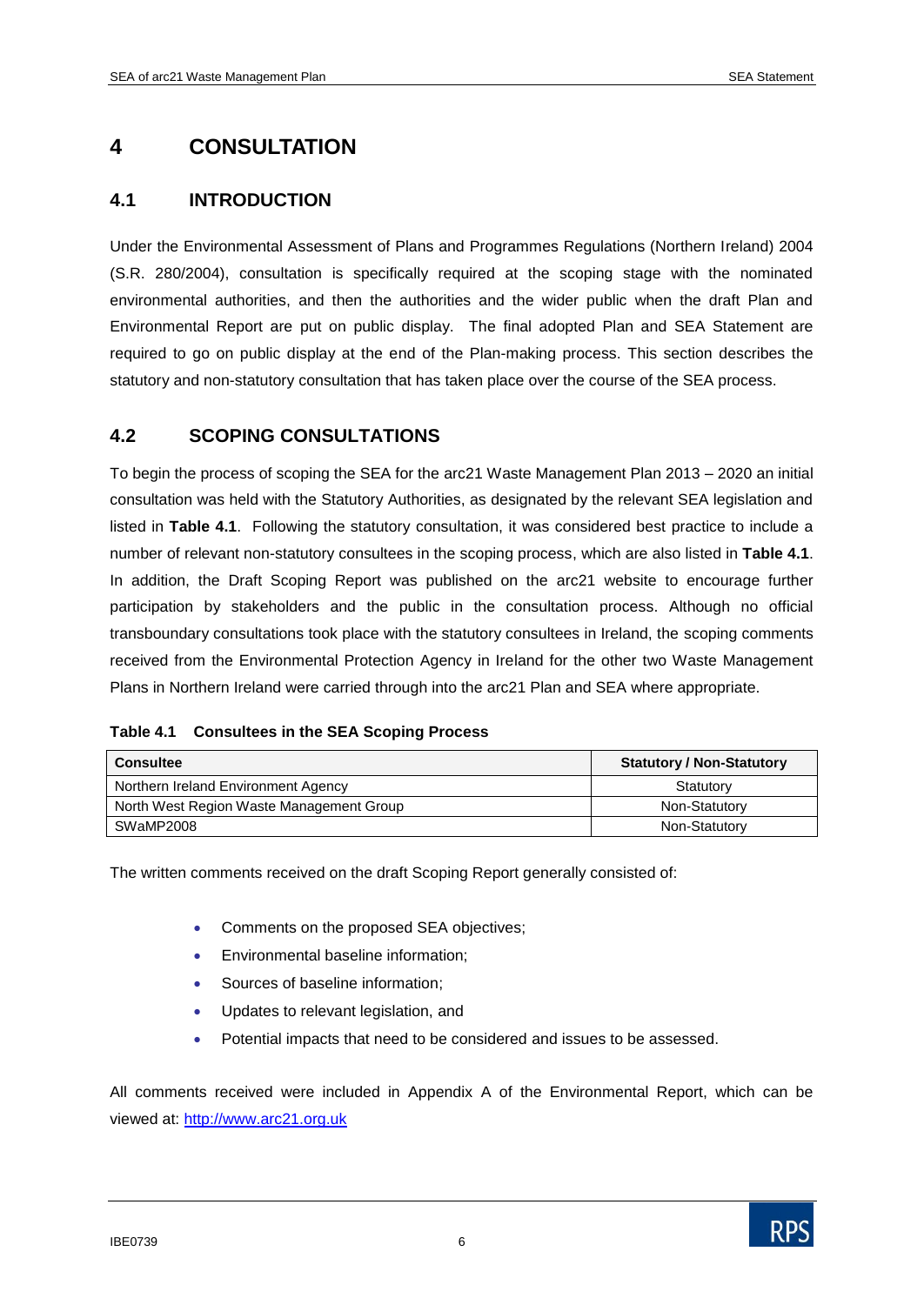## **4.3 PLAN AND PUBLIC CONSULTATIONS**

Statutory consultations on the draft Plan and Environmental Report took place between the  $9<sup>th</sup>$ January 2014 and the 28<sup>th</sup> February 2014, as required under Regulation 12 of the Environmental Assessment of Plans and Programmes Regulations (Northern Ireland) 2004 (S.R. 280/2004). Advertisements were posted in regional newspapers detailing the release of the draft Waste Management Plan and SEA Environmental Report of the Plan. The advertisements detailed the availability of the documents, the consultation time period and have asked the public for any comments they may have. The locations and dates of these advertisements were as shown in **Table 4.2**.

#### **Table 4.2 Paper Advertisements**

| Area             | <b>Regional / Local Paper</b> | Date of Advertisement                 |
|------------------|-------------------------------|---------------------------------------|
| Northern Ireland | <b>Belfast Telegraph</b>      | Thursday 9 <sup>th</sup> January 2014 |
| Ireland          | Irish Times                   | Thursday 9 <sup>th</sup> January 2014 |

**Section 5** contains an overview of the key issues raised in the written submissions received during the consultation period. A list of the individuals and organisations that submitted responses is given below in **Table 4.3**.

#### **Table 4.3 Submissions Received**

| <b>Submission Number</b> | <b>Date Received</b>           | <b>Submitted by</b>                                         | <b>Status</b>           |
|--------------------------|--------------------------------|-------------------------------------------------------------|-------------------------|
|                          | 28 <sup>th</sup> February 2014 | <b>NIEA</b>                                                 | Statutory               |
|                          | 5th February 2014              | Waste Management Contractor<br>(submitted as meeting notes) | <b>Waste Contractor</b> |
| $3-9$                    | 23rd February 2014             | Members of the Public                                       | <b>Public</b>           |

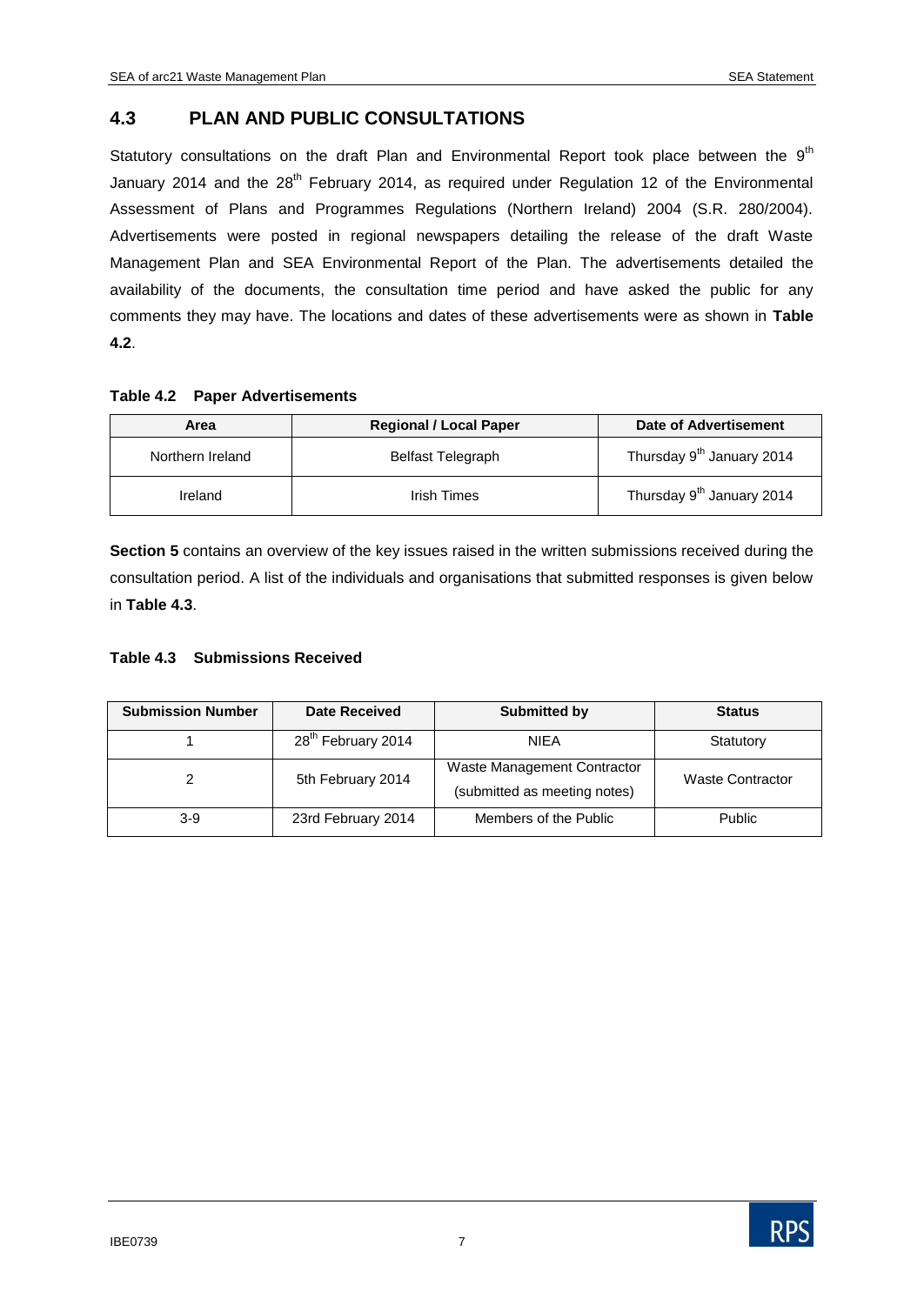# **5 ISSUES RAISED IN SUBMISSIONS**

In general there were very few submissions received on the Plan and SEA Environmental Report. The majority of comments received were from the statutory consultee. The lack of responses on the Plan reflects that this is a review of an existing Plan, which is not proposing significant alterations to any existing waste management or waste treatment regimes.

## **5.1 KEY ISSUES AND RESPONSES**

### **5.1.1 Baseline Environmental Information**

**Key Issue**: Various comments were supplied by the statutory consultees on updated and more detailed *baseline environmental information* and sources of information.

**Response**: Within the Final Environmental Report the baseline environmental information has been updated as advised by the statutory consultees. This updated environmental baseline information will be used in the monitoring of the Waste Management Plan and in the next review of the Plan. None of the alterations made to the baseline environmental information would influence the assessment of the alternatives.

### **5.1.2 Additional Legislation**

**Key Issue**: Comments were supplied by the statutory consultees on *legislation*, which may have been updated or overlooked, to be incorporated within the SEA Environmental Report.

**Response**: The recommendations made in the consultation submissions on additional or updated legislation have been researched and incorporated into the SEA Environmental Report where appropriate. This updated legislative information will be used in the monitoring of the Waste Management Plan and in the next review of the Plan. None of the alterations made to the legislation information would influence the assessment of the alternatives.

#### **5.1.3 Habitats Regulation Assessment**

**Key Issue**: The SEA Environmental Report highlighted that "Any development with the potential to impact upon a Natura 2000 designated site (SACs or SPAs) is likely to require a Habitats Regulation Assessment (HRA) under the Habitats Directive 92/43/EEC." Following this the statutory consultees advised that they were of the opinion that any development with the potential to impact upon a Natura 2000 designated site (SACs or SPAs) will have to consider and comply with requirements of the Habitats Directive 92/43/EEC.

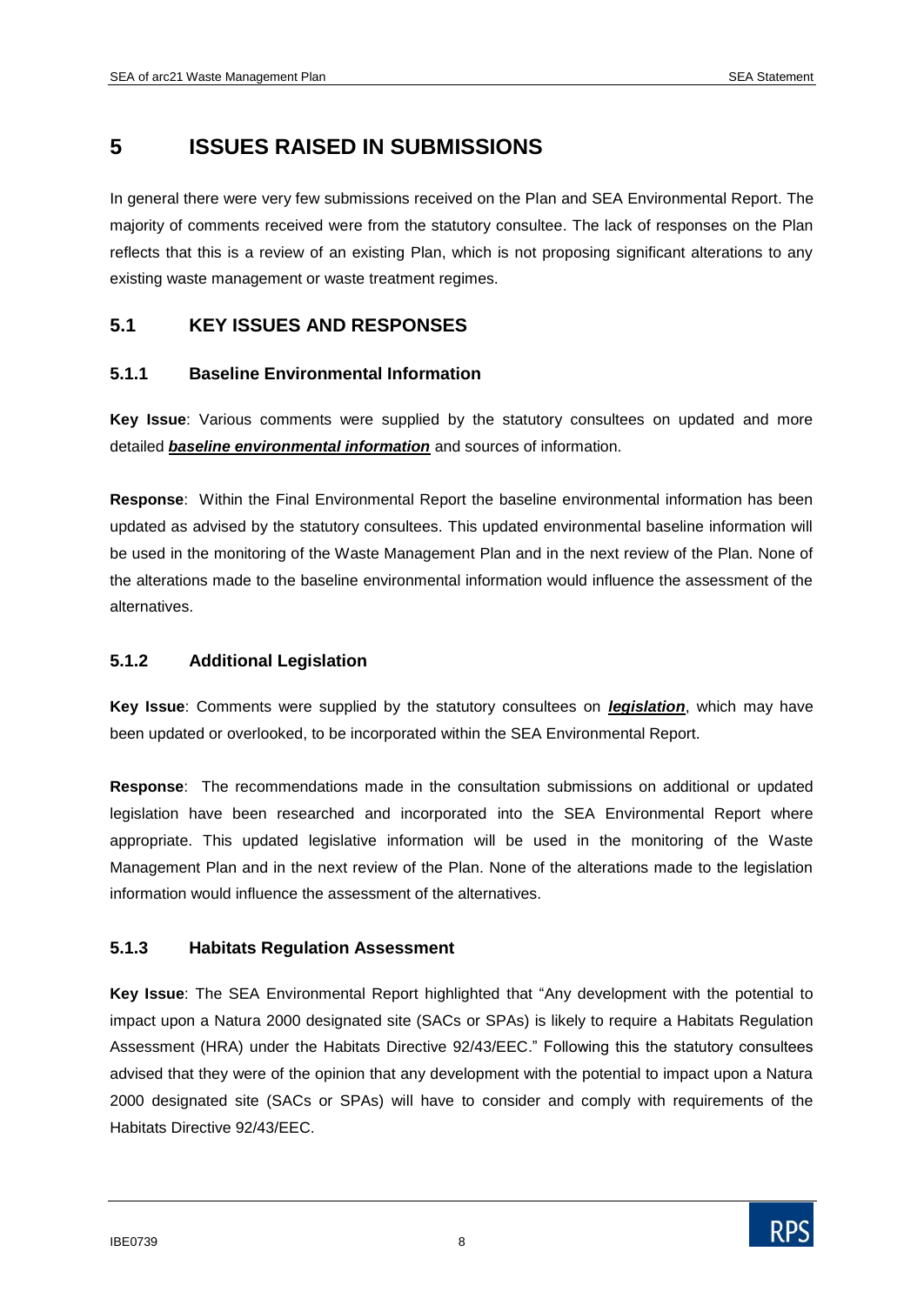**Response**: A Habitats Directive – Screening Assessment was undertaken for the draft Plan in March 2014. The Habitats Directive – Screening Assessment concluded – *"This assessment has determined that the arc21 WMP 2013 is not directly connected with or necessary to the management of any Natura 2000 site and thus the current Screening Report was required. The impact assessment undertaken in this report has determined that there are no individual elements of the arc21 WMP 2013 (alone or in-combination with other plans or projects) that would be likely to give rise to significant effects on any Natura 2000 site.* 

*It is therefore concluded, adopting the precautionary approach, in line with current guidance, that a Habitats Directive Assessment is not required for the arc21 WMP 2013."*

The outcome of the Habitats Directive – Screening Assessment did not influence the assessment of the alternatives in the SEA Environmental Report.

# **5.2 SPECIFIC COMMENTS**

Specific comments were received during the consultation process that did not come under any of the above Key Issue headings. These specific comments are addressed in **Table 5.1** and **Table 5.2**.

| <b>Comment</b>                                                                                                                                                                                                                                                                                                                                                                                                                                                                                                                                        | <b>Response</b>                                                                                                                                                                                                   |
|-------------------------------------------------------------------------------------------------------------------------------------------------------------------------------------------------------------------------------------------------------------------------------------------------------------------------------------------------------------------------------------------------------------------------------------------------------------------------------------------------------------------------------------------------------|-------------------------------------------------------------------------------------------------------------------------------------------------------------------------------------------------------------------|
| It would be helpful if the Plan could look more closely in<br>the Baseline Review at these objectives and provide<br>and assessment of the current position and future<br>waste management needs for collection, treatment and<br>recycling/recovery/disposal. In other words is the<br>current infrastructure fit for purpose, is there a<br>deficit/surplus of these types of facilities in the region<br>and if waste capacity changes are requires, how might<br>these be met?                                                                    | Chapter 14 "Future Requirements" deals with the<br>infrastructural deficit and details the future needs in<br>terms of tonnages required to meet statutory<br>requirements.                                       |
| It would be informative to include a review/evaluation of<br>the current WMP – what worked, what didn't, what<br>changes have been made throughout the life of the<br>Plan?                                                                                                                                                                                                                                                                                                                                                                           | The plan is designed as a forward looking document<br>detailing what is required for the region over the<br>planning period. It is therefore considered out of scope<br>to look back at the previous plan period. |
| The draft Plan mentions recovery and the future<br>production of refuse derived fuel (RDF). As this waste<br>activity/production is currently taking place, it would be<br>useful to include a short a review in the Plan. For<br>instance how much does this currently contribute<br>towards compliance with targets.                                                                                                                                                                                                                                | Chapter 14 of the Plan (Future Requirements) deals<br>with the production of RDF from a collective residual<br>waste contract from all of the Councils in the Region.                                             |
| Objectives of the Plan - Whilst the Environmental<br>Report includes Objective 7 Climatic Factors 'to reduce<br>greenhouse gas emissions and adapt to potential<br>climate change' the draft Plan itself does not have a<br>specific climate change objective. There could be merit,<br>given the specific impacts of waste management on<br>greenhouse gas emissions and the impacts of climate<br>change (outlines in the Climate Change<br>Risk<br>Assessment 2012) on waste management, to include a<br>similar objective within the Plan itself. | An additional objective has been added within the<br>plan to address climate change and greenhouse<br>gas emissions                                                                                               |
| Objectives of the Plan - We would suggest adding a<br>further objective in respect to waste prevention,<br>resource efficiency and a circular economy.                                                                                                                                                                                                                                                                                                                                                                                                | This is addressed within the objective of taking into<br>consideration the requirements of the Northern Ireland<br>Waste Management Strategy.                                                                     |

#### **Table 5.1 Specific Plan Comments**

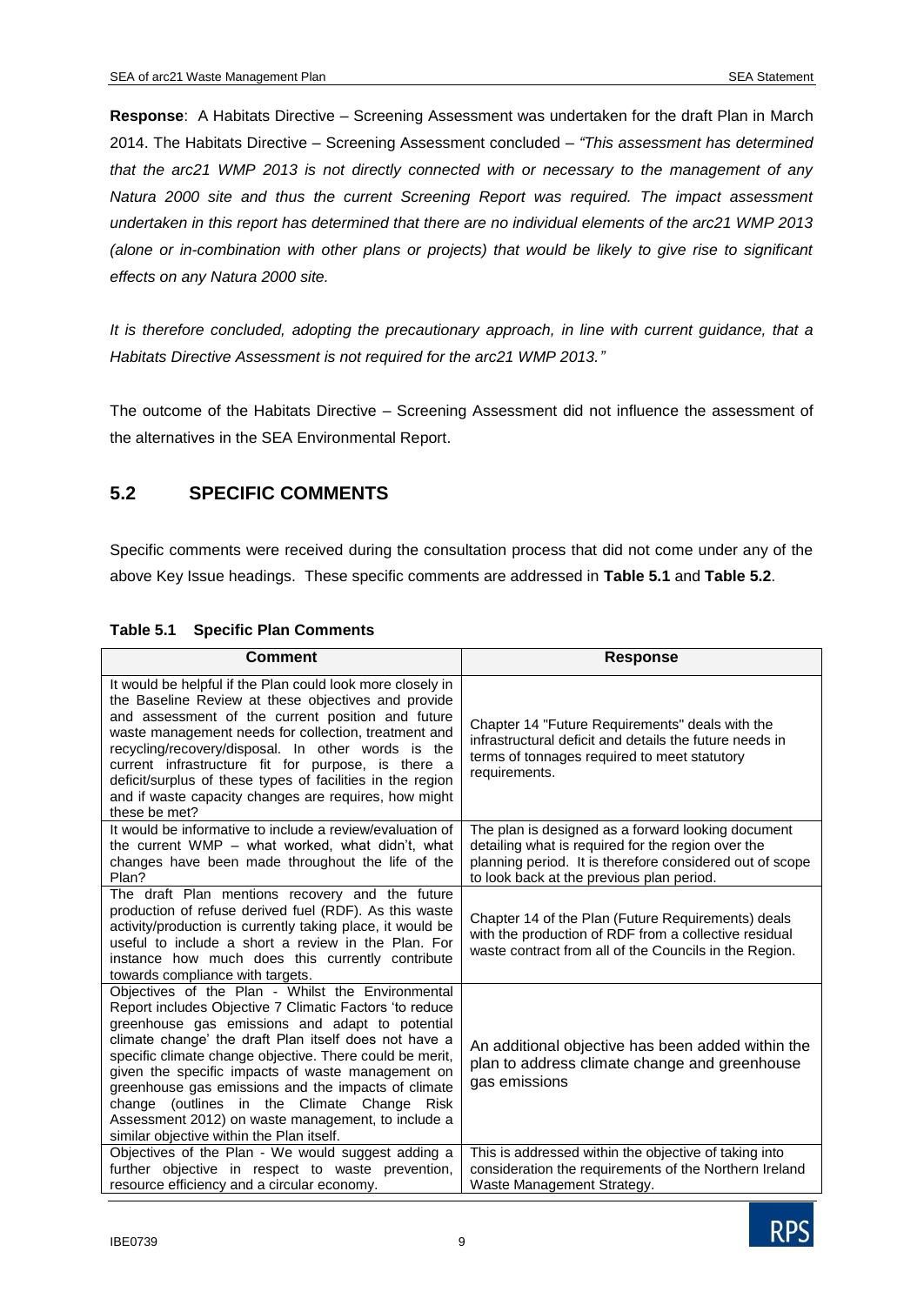| Site Selection Criteria – We are of the opinion that the<br>site selection criteria for location of facilities should take<br>into account any potential impacts from the changing<br>climate.                                                                                                                                                                                                                                                                                                                                                                                                                                | This is taken into consideration in the use of flooding as<br>a key criteria in the assessment                            |
|-------------------------------------------------------------------------------------------------------------------------------------------------------------------------------------------------------------------------------------------------------------------------------------------------------------------------------------------------------------------------------------------------------------------------------------------------------------------------------------------------------------------------------------------------------------------------------------------------------------------------------|---------------------------------------------------------------------------------------------------------------------------|
| Site Selection Criteria - We are of the opinion that<br>'Nature conservation designations' in Paragraph 11.16<br>should read 'Nature conservation interests'. This would<br>more accurately reflect the criteria analysis outlined in<br>paragraph 11.42 and the content of the Planning Policy<br>Statement 2 - Natural Heritage (PPS2). Natural<br>Heritage Interests can occur out-with a designated area<br>as reflected in the policies within PPS2. In particular,<br>PPS2 policy NH2 refers to species protected by law<br>and policy NH5 refers to 'Habitats, Species or Features<br>of Natural Heritage Importance.' | The intention of this section was to cover nature<br>conservation interests as is documented in the criteria<br>analysis. |
| Baseline Waste Management Review<br>The<br>Assessment Summary - Figure 5.5 and Section 5.38<br>are brief and it would be helpful to have this expanded<br>to provide some explanation.                                                                                                                                                                                                                                                                                                                                                                                                                                        | This is information pertaining from the previous Plan.                                                                    |
| Baseline Waste Management Review - Table 5.10 -<br>we would recommend that the source of this data be<br>identified.                                                                                                                                                                                                                                                                                                                                                                                                                                                                                                          | A source has been added for this table to the final Plan.                                                                 |
| Baseline Waste Management Review - Paragraph<br>5.138 - we are of the opinion that this text could be<br>misleading for readers. There are some licensed<br>facilities that are ATFs that also accept large tonnages<br>of ferrous and non-ferrous metals, hence the total of<br>645,000 tonnes. However only a portion of this is ELV<br>generated.                                                                                                                                                                                                                                                                          | This paragraph in the final Plan has been amended to<br>include metals.                                                   |
| Principles of Waste Management - Paragraph 7.35 -<br>We would suggest that the Waste Hierarchy is included<br>in the text between the $3^{rd}$ and $6^{th}$ lines.                                                                                                                                                                                                                                                                                                                                                                                                                                                            | Reference to the Waste Hierarchy has been added to<br>the final Plan.                                                     |
| Future Requirements - Table 10.4 - we would<br>recommend that the source of this data is identified.                                                                                                                                                                                                                                                                                                                                                                                                                                                                                                                          | The source of this table has been identified in the final<br>Plan.                                                        |

#### **Table 5.2 Specific Environmental Assessment Comments**

| Comment                                                                                                                                                                                                                                                                                                                                                                                                                                                              | <b>Response</b>                                                                                                                                                                                                                                                                                                                                                                                                                                                          |
|----------------------------------------------------------------------------------------------------------------------------------------------------------------------------------------------------------------------------------------------------------------------------------------------------------------------------------------------------------------------------------------------------------------------------------------------------------------------|--------------------------------------------------------------------------------------------------------------------------------------------------------------------------------------------------------------------------------------------------------------------------------------------------------------------------------------------------------------------------------------------------------------------------------------------------------------------------|
| Alternative $1 - Do$ Nothing. We are of the opinion that<br>the assessment of this scenario could have considered<br>including potentially negative effects in terms of air &<br>climate and human health. There are ongoing concerns<br>about gas and odour management at major landfills in<br>the arc21 area which has resulted in enforcement<br>action by the NIEA. The Do Nothing scenario will not<br>help address this problem, while the other Alternatives | The assessment in the Environmental Report took the<br>'do nothing' scenario to be maintaining the status quo,<br>and was to set the benchmark for comparison with all<br>other alternatives. As the strategic measures proposed<br>in the Plan are minor improvements, with little detail<br>available at this stage, it was deemed that the most<br>beneficial method of assessment would be comparison<br>of the status quo to the implementation of the<br>measures. |
| will result in significantly reduced tonnages to landfill,<br>which we consider will have a significant impact on<br>odour.                                                                                                                                                                                                                                                                                                                                          | As the "do nothing" scenario would not cause an<br>increase in gas and odour emissions this was deemed<br>to be a neutral impact for comparison with the Plan<br>Alternatives. The assessment of the other alternatives<br>reflected the potential positive and negative impacts in<br>comparison to the do nothing scenario.                                                                                                                                            |
| Alternative 4 – Additional 60% Target. As noted in the<br>Environmental Report, the proposed measures for this<br>scenario are quite generic at this stage with few details<br>on specific actions. We would have concerns that<br>'recycling of composting like outputs' driven by targets<br>could lead to potentially negative impacts e.g. on soil<br>and water quality, for example if inappropriately poor                                                     | It is true that there is the potential for the dumping of<br>inappropriate material to affect soil and water quality,<br>however this is currently governed<br>by stringent<br>requirements for PAS110 compliance. Compost like<br>outputs in this context would be from fully regulated<br>contracts where the above specification is part of the<br>requirements.                                                                                                      |
| quality 'compost like' material is dumped on land just to<br>get rid of it.                                                                                                                                                                                                                                                                                                                                                                                          | However an additional mitigation measure has been<br>added to Table 10.1 of the Environmental Report to<br>reinforce the need to police this potential issue.                                                                                                                                                                                                                                                                                                            |

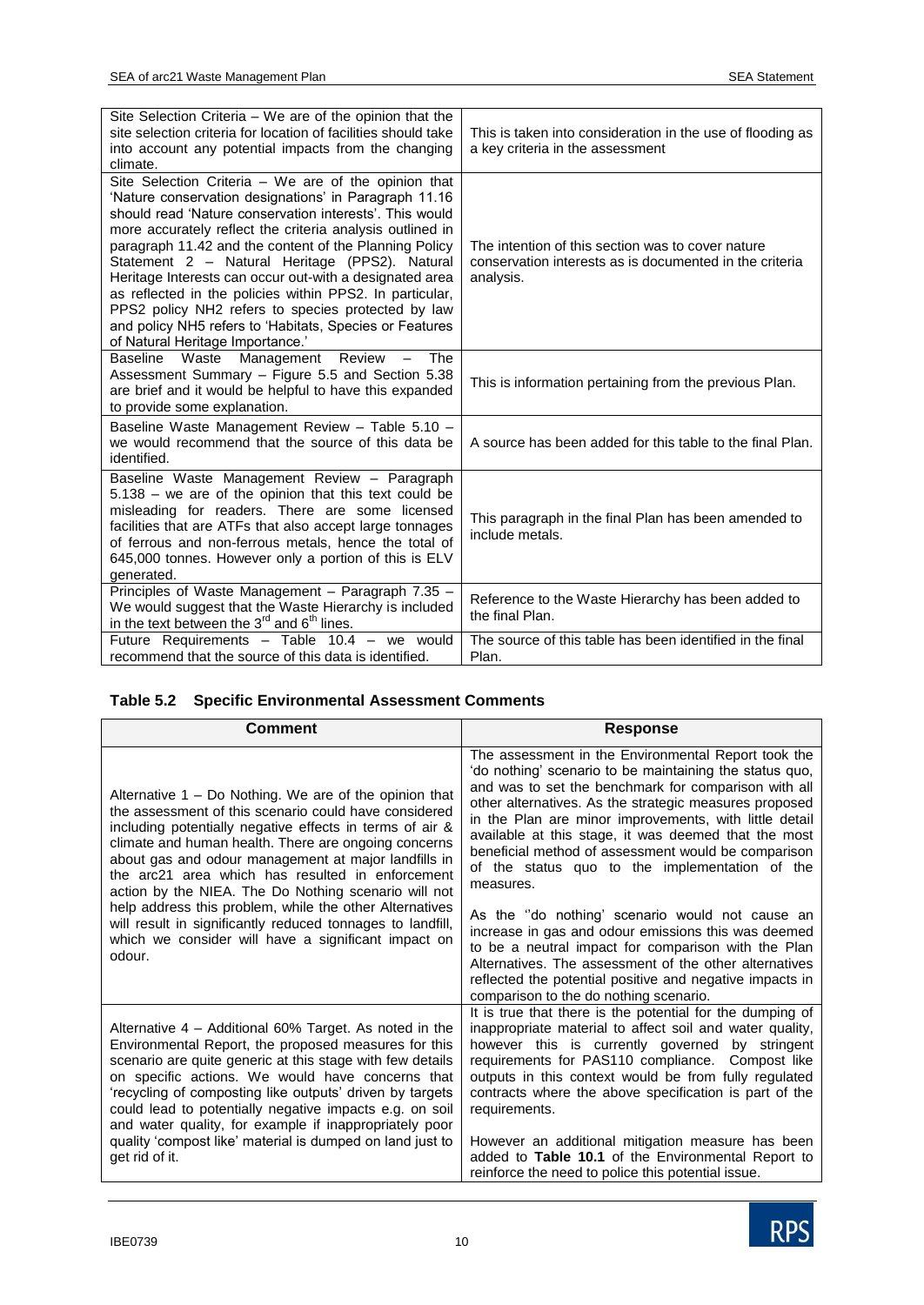| There is a disconnect between the alternatives<br>considered in the Environmental Report and those<br>considered in the WMP, e.g. a 'do nothing' was<br>considered in the environmental report and not the<br>WMP.                                                                                                                            | As arc21 have a requirement to adhere to new EU, UK<br>and NI legislation the 'do nothing' scenario was not<br>considered in the draft and final Waste Management<br>Plan. The 'do nothing' scenario was deemed not to be<br>an Option early in the Plan and SEA processes as<br>would cause arc21 to fail to meet their legal<br>requirements.<br>Section 14 of the Final Plan, from 14.11 onwards,<br>details the actual Future Management of LACMW that<br>are proposed to be utilised by the arc21 Councils in<br>management of the Local Authority Collected Municipal<br>Waste.                                                                                                                                                                                                                                                                                                                                                                                                                                                                                                                                                                                                                                                                    |  |
|-----------------------------------------------------------------------------------------------------------------------------------------------------------------------------------------------------------------------------------------------------------------------------------------------------------------------------------------------|----------------------------------------------------------------------------------------------------------------------------------------------------------------------------------------------------------------------------------------------------------------------------------------------------------------------------------------------------------------------------------------------------------------------------------------------------------------------------------------------------------------------------------------------------------------------------------------------------------------------------------------------------------------------------------------------------------------------------------------------------------------------------------------------------------------------------------------------------------------------------------------------------------------------------------------------------------------------------------------------------------------------------------------------------------------------------------------------------------------------------------------------------------------------------------------------------------------------------------------------------------|--|
| Mitigation and Monitoring - We note that the SEA<br>targets associated with Climatic Factors refer to waste<br>management facilities that are adapted to climate<br>change, but do not include reference to the site<br>selection of their locations taking account of climate<br>change impacts.                                             | Within this Plan period there are no new permanent<br>facilities proposed, only bring banks. The site selection<br>process for any permanent facilities should however<br>take climate change impacts into consideration. This<br>may be relevant in future versions of the Plan.<br>Within Table 10.2 of he final Environmental Report the<br>following SEA monitoring indicator has been added:<br>"Facilities designed with potential climatic change taken                                                                                                                                                                                                                                                                                                                                                                                                                                                                                                                                                                                                                                                                                                                                                                                           |  |
|                                                                                                                                                                                                                                                                                                                                               | into consideration."                                                                                                                                                                                                                                                                                                                                                                                                                                                                                                                                                                                                                                                                                                                                                                                                                                                                                                                                                                                                                                                                                                                                                                                                                                     |  |
| We are of the opinion that there is scope to include a<br>need to consider climate change impacts into the<br>decision making processing terms of location and<br>design of waste management facilities. The associated<br>monitoring indicator could read "facilities located and<br>designed with climate change taken into consideration." | Within this Plan period there are no new permanent<br>facilities proposed, only bring banks. The site selection<br>process for any permanent facilities should however<br>take climate change impacts into consideration. This<br>may be relevant in future versions of the Plan.<br>Within Table 10.2 of he final Environmental Report the<br>following SEA monitoring indicator has been added:<br>"Facilities designed with potential climatic change taken                                                                                                                                                                                                                                                                                                                                                                                                                                                                                                                                                                                                                                                                                                                                                                                           |  |
|                                                                                                                                                                                                                                                                                                                                               | into consideration."                                                                                                                                                                                                                                                                                                                                                                                                                                                                                                                                                                                                                                                                                                                                                                                                                                                                                                                                                                                                                                                                                                                                                                                                                                     |  |
| The Environmental Report does not consider the<br>environmental impact on areas wider than<br>the<br>boundary of the arc21 plan. We would recommend that<br>the Post Adoption Statement should indicate how these<br>potential impacts have been considered.                                                                                  | In scoping of the assessment it was decided that the<br>assessment would mirror the scope of the Plan, with a<br>geographical limitation to the arc21 council areas. As<br>this Plan is a review of an existing Plan, the<br>alternatives are mostly minor improvements of existing<br>measures. There were no wider environmental impacts<br>anticipated beyond the boundaries of the arc21 council<br>from<br>implementation<br>of<br>areas<br>these<br>minor<br>improvements to existing measures.<br>Section 3.5 of the Environmental Report details the<br>position on transboundary impacts - "Under the<br>Environmental Assessment of Plans and Programmes<br>Regulations (Northern Ireland) (S.R. 280 of 2004),<br>transboundary consultations are required where the<br>Plan is likely to have significant environmental effects<br>on other Member States. It was not anticipated that the<br>arc21 Waste Management Plan would have any<br>significant transboundary environmental impacts,<br>therefore no transboundary consultations<br>were<br>undertaken at this stage. Transboundary consultation<br>responses for other waste management regions in<br>Northern Ireland were however taken into consideration<br>in this assessment." |  |
| A cumulative impact assessment of the alternatives                                                                                                                                                                                                                                                                                            |                                                                                                                                                                                                                                                                                                                                                                                                                                                                                                                                                                                                                                                                                                                                                                                                                                                                                                                                                                                                                                                                                                                                                                                                                                                          |  |
| could have been considered within the environmental<br>report with particular focus on the implementation of<br>options 2, 3 & 4 together. We would recommend that<br>the post-adoption statement should indicate how these<br>potential cumulative impacts have been considered.                                                             | Additional text has been added to Section 9.5 to clarify<br>the cumulative benefits of implementing certain<br>options.                                                                                                                                                                                                                                                                                                                                                                                                                                                                                                                                                                                                                                                                                                                                                                                                                                                                                                                                                                                                                                                                                                                                  |  |
| The Environmental Report did not indicate how scoping                                                                                                                                                                                                                                                                                         | Section 3.4 of the Environmental Report details the                                                                                                                                                                                                                                                                                                                                                                                                                                                                                                                                                                                                                                                                                                                                                                                                                                                                                                                                                                                                                                                                                                                                                                                                      |  |
| consultation responses had been taken account of.                                                                                                                                                                                                                                                                                             | consultations undertaken at the scoping stage of the                                                                                                                                                                                                                                                                                                                                                                                                                                                                                                                                                                                                                                                                                                                                                                                                                                                                                                                                                                                                                                                                                                                                                                                                     |  |
| Please note that the Post Adoption Statement must<br>indicate how opinions expressed during consultations                                                                                                                                                                                                                                     | SEA. All responses received were included in<br>Appendix A of the Environmental Report. Comments                                                                                                                                                                                                                                                                                                                                                                                                                                                                                                                                                                                                                                                                                                                                                                                                                                                                                                                                                                                                                                                                                                                                                         |  |

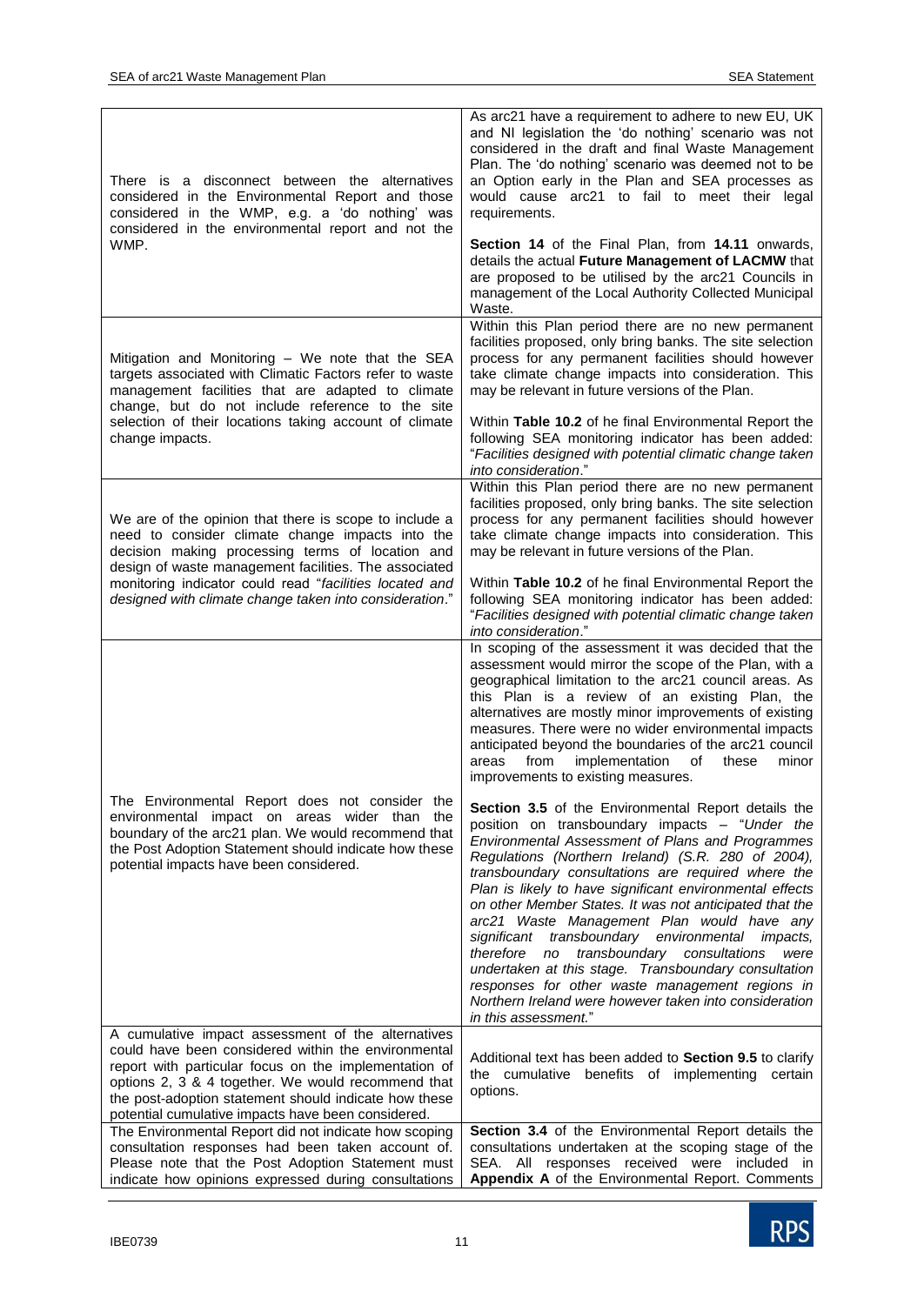| have been taken into account. | on the Scoping Report were incorporated into the   |
|-------------------------------|----------------------------------------------------|
|                               | Environmental Report and draft Plan where possible |
|                               | and appropriate.                                   |

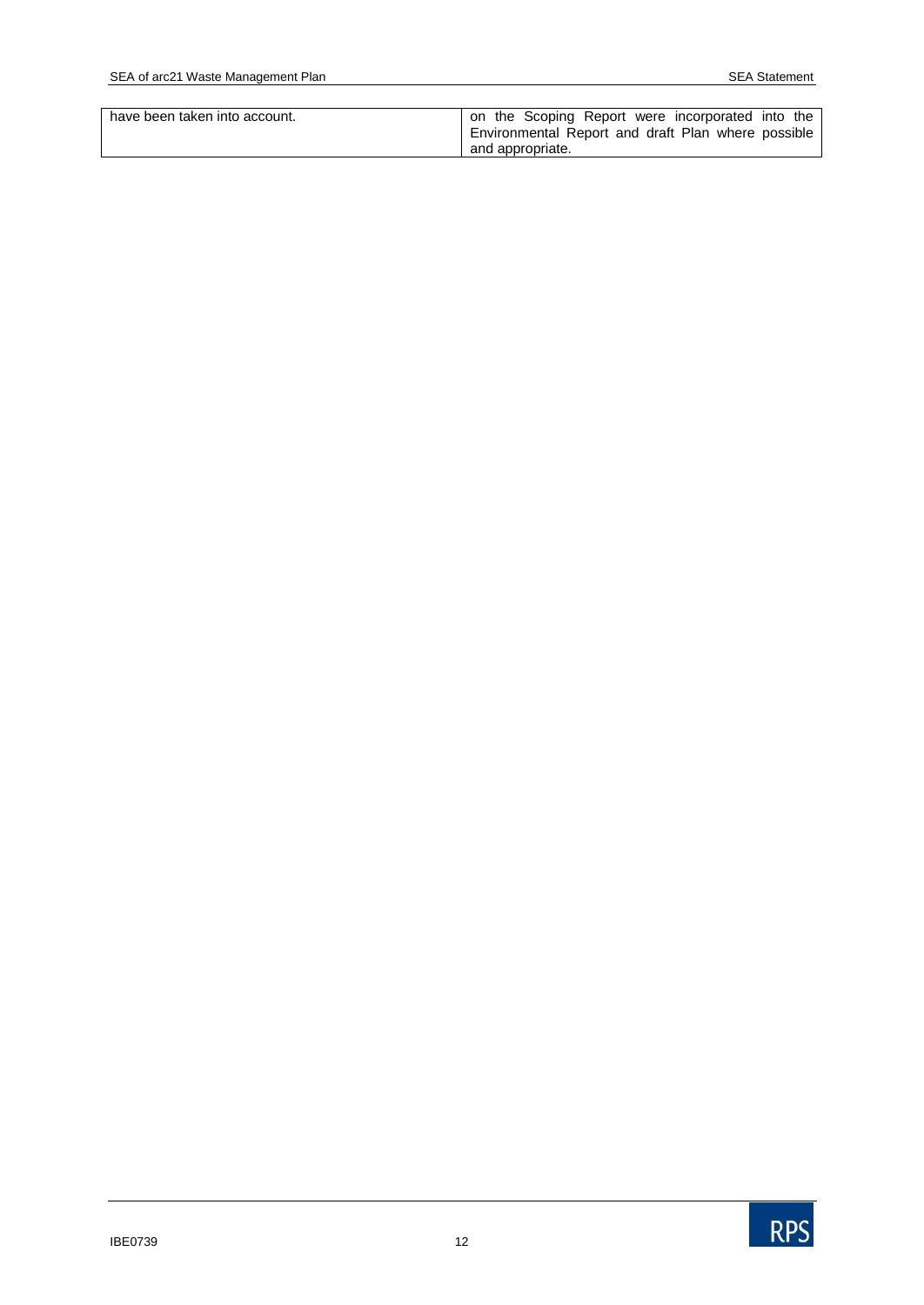# **6 INCORPORATION OF ENVIRONMENTAL AND CONSULTATION ISSUES INTO THE PLAN**

# **6.1 ENVIRONMENTAL CONSIDERATIONS**

The SEA process took place in parallel to the preparation of the Waste Management Plan, therefore from the beginning of the Plan process the environmental consequences of implementing the Plan via the alternatives available have been taken into account. Aside from the day to day interactions there were also formal meetings and workshops for the Plan, SEA and HDA teams, and also statutory and non-statutory consultations with other stakeholders, authorities and organisations. This iterative approach ensured that the SEA, HDA Screening and the preparation of the Plan were well integrated in order to best meet the environmental objectives and the Waste Management of the Plan. The interaction of the teams and processes is shown in the below diagram:



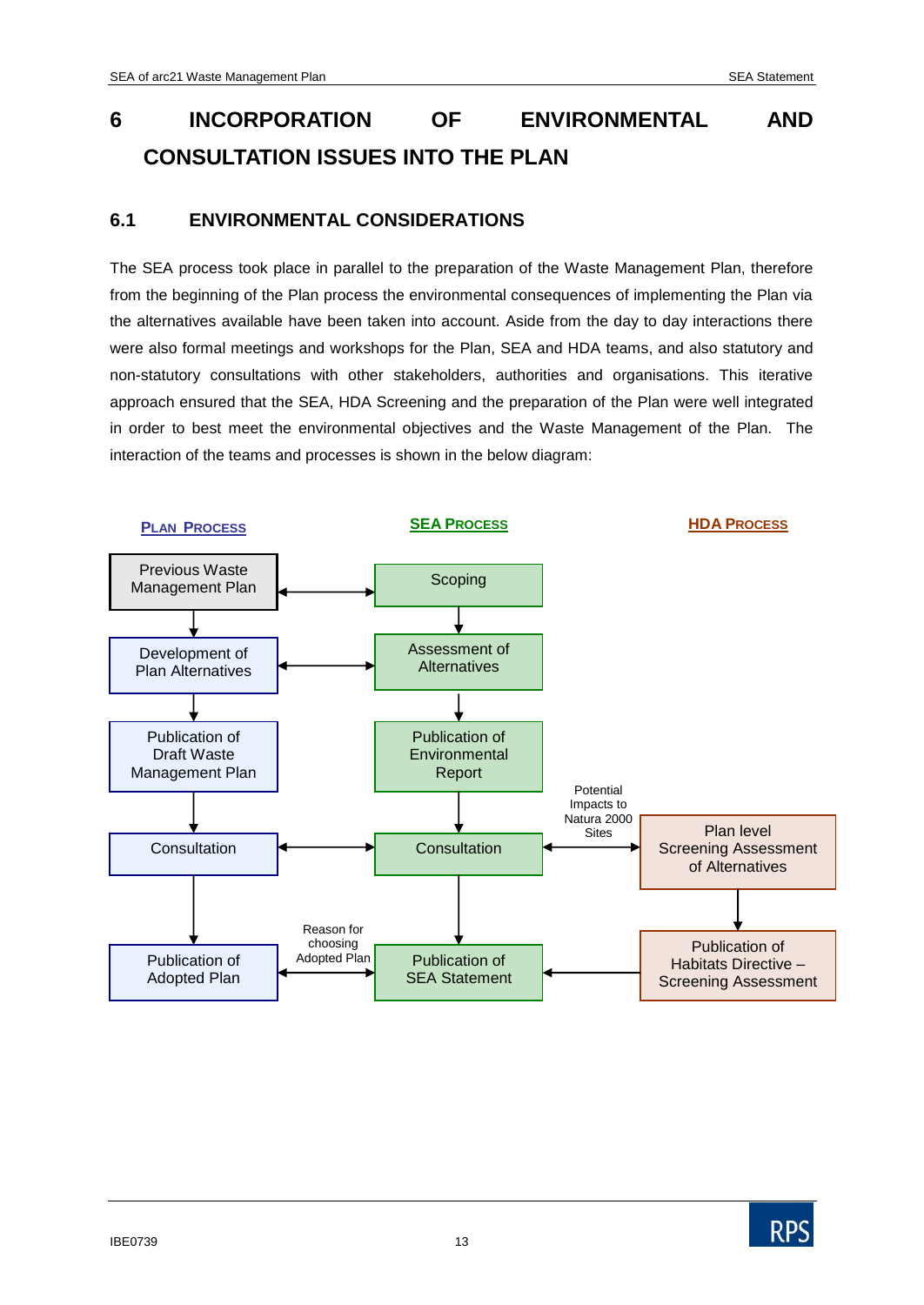# **6.2 SUMMARY OF THE SEA ASSESSMENT**

A baseline led assessment approach was used for this SEA, using the existing baseline environmental conditions as a starting point from which the potential impacts of the Plan Alternatives could be assessed. The SEA environmental objectives proposed for the Plan were incorporated into the assessment process by becoming the guideline for the grading of potential impacts and their severity. These environmental objectives for the Final Waste Management Plan are given in **Table 6.1**. Each of the alternatives considered was assessed against each of the SEA environmental objectives.

| <b>SEA Topic</b>                                                          | <b>SEA Objective</b>                                                                                      |  |  |  |
|---------------------------------------------------------------------------|-----------------------------------------------------------------------------------------------------------|--|--|--|
| <b>Biodiversity, Flora</b><br>& Fauna                                     | Objective 1<br>To minimise/avoid the environmental impacts.                                               |  |  |  |
| <b>Population</b>                                                         | <b>Objective 2</b><br>To provide opportunities for participation through recycling and composting schemes |  |  |  |
| <b>Human Health</b>                                                       | Objective 3<br>To reduce risks to health                                                                  |  |  |  |
| <b>Soils</b>                                                              | Objective 4<br>To reduce the environmental impacts - soils                                                |  |  |  |
| Water                                                                     | Objective 5<br>To reduce the environmental impacts - groundwater and surface water                        |  |  |  |
| Air                                                                       | Objective 6<br>To reduce the environmental impacts - air pollution and noise                              |  |  |  |
| <b>Climatic Factors</b>                                                   | Objective 7<br>To reduce greenhouse gas emissions and adapt to potential climatic change                  |  |  |  |
| <b>Material Assets</b>                                                    | Objective 8<br>Provide sustainable waste management solutions for the arc21 region                        |  |  |  |
| <b>Cultural Heritage</b><br>(inc. Architectural<br>and<br>Archaeological) | Objective 9<br>To reduce the environmental impacts on the historic environment and cultural heritage      |  |  |  |
| Landscape                                                                 | Objective 10<br>To reduce the environmental impacts on landscape                                          |  |  |  |

|  | Table 6.1 SEA Environmental Objectives |
|--|----------------------------------------|
|--|----------------------------------------|

The Plan Alternatives were made up of many smaller alternatives set out under the broad headings of Waste Prevention, Recycling and Composting, and Residual Waste Management and Energy Recovery. The residual waste treatment discussed within the Waste Management Plan was implemented by the previous Plan of 2006 - 2012, with facility planning currently being carried out at the project level. **Section 15** of the current Waste Management Plan provide explanations of the multi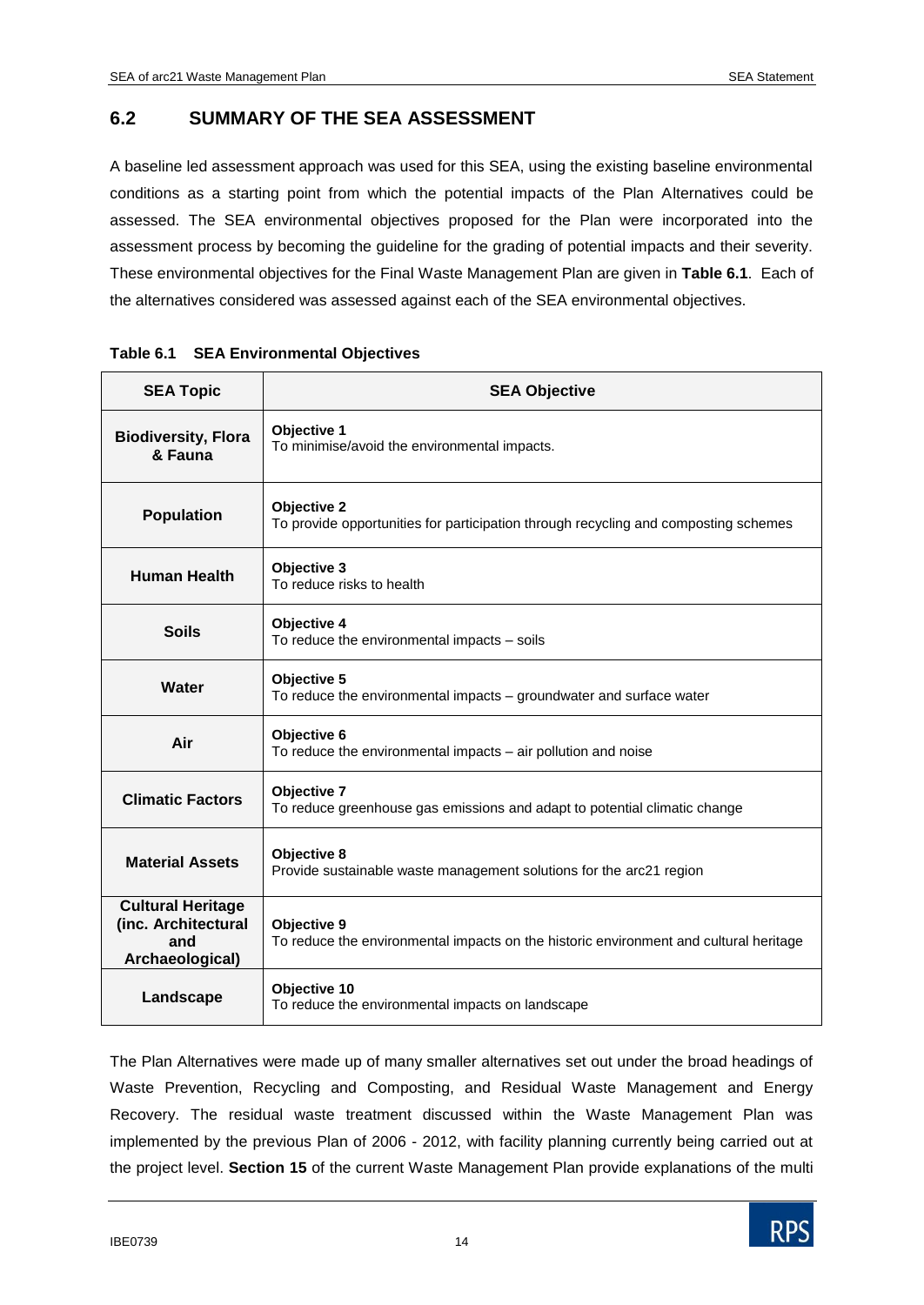staged process for the purposes of selecting suitable sites for residual waste infrastructure. As this measure is implemented beyond strategic planning there was no environmental assessment to be done for this SEA. Arc21 have considered mechanisms by which a 60% LACMW target, as set out in the draft Northern Ireland Waste Management Strategy - Delivering Resource Efficiency, could be met, which it is anticipated will require the inclusion of alternative sources of recycling.

Each of these measures were relatively benign and unobtrusive, serving to enable the continuation of or implementation of measures from the previous Waste Management Plan, rather than introduce new waste management or treatment alternatives. Most of these measures as a stand alone alternative cannot be assessed either quantitatively or qualitatively for impacts upon the environment and therefore had to be grouped under the one heading for the purposes of assessment. The Alternatives considered for assessment within the SEA were as follows:

**Alternative 1** – This is the "Do Nothing" alternative, whereby this review of the Waste Management Plan is not implemented and the current Waste Management Plan (2006) remains as the Plan guiding the waste management activities of the constituent councils.

**Alternative 2 –** This alternative is to implement **Waste Prevention** measures. This will be assessed as one overall measure, that implements waste prevention initiatives, including awareness raising and stakeholder engagement.

**Alternative 3 –** This alternative is to implement the **Recycling and Composting** measures. This will be assessed as one overall measure, that continues the three stream collection of organics, dry recyclables and residual wastes, implements the increase in materials collected at the kerbside (including the collection of glass), maintains education and awareness campaigns, introduces Action Plans, provides new bring banks, increases the recycling of segregated materials at household waste recycling centres, introduces kerbside collections of organic wastes from commercial premises serviced by the Councils, and introduces the recycling of plastic film.

**Alternative 4 –** This alternative is to implement the **Additional 60% Target** measures, as detailed previously. This will be assessed as one overall additional measure that implements increased waste reduction from waste prevention initiatives, composting from home composters issued by Councils to householders, recycling of bottom ash and fly ash from Energy from Waste facilities, recycling of compost like outputs, and inclusion of C&D recycling from Household Recycling Centres. These are quite generic measures as few details on specific actions are available at this stage. Each of these potential actions, if implemented, would be in the long term of the Plan period.

The draft and final Waste Management Plans adopt a slightly different nomenclature for the Plan Alternatives, as the Plan would not include a Do Nothing Option, as this would be contrary to the arc21 remit.

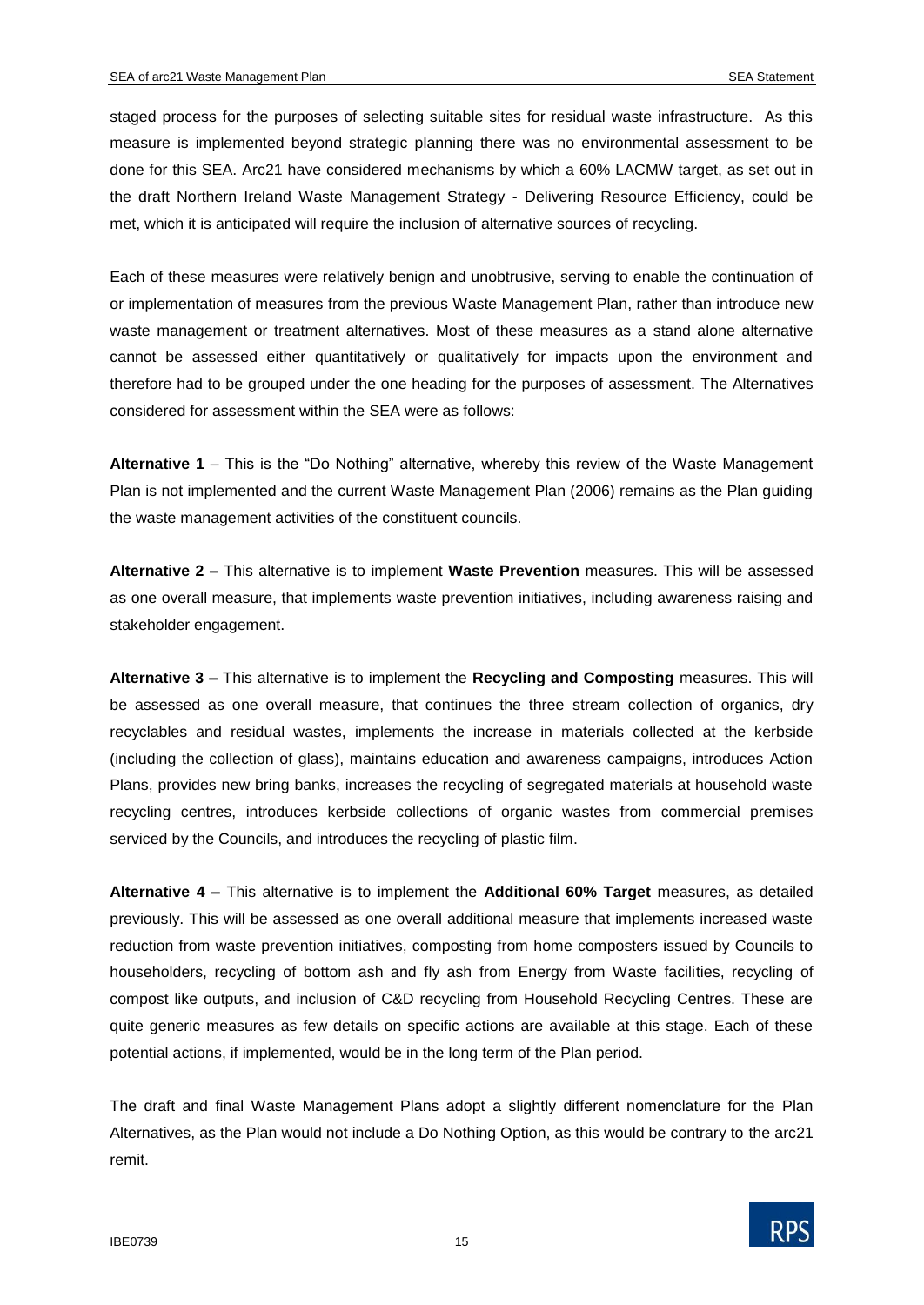For each alternative the assessment output was a graphic bar chart showing the relative potential positive and negative impacts, in the short, medium and long term, against each of the SEA Topics. These assessment outputs are given in **Figure 6.1 to Figure 6.4**.

#### **Alternative 1 – Do Nothing Option**

By not implementing the arc21 Waste Management Plan 2013 it is only likely that there will be significant negative environmental impacts on material assets in the long term, whereas the current Plan may not provide sufficient material recovery and recycling to meet the new targets. It should also be noted that not implementing the Waste Management Plan will also mean not implementing a Plan that has been assessed by an SEA and the environmental objectives, mitigation measures and monitoring proposals from the SEA will not be incorporated into the future tracking of the environmental impacts and progress of the Plan. Any future assessment of Plan progress will therefore still be relying solely on data on waste prevention and material reuse, recovery, recycling and disposal, and not any impacts on the wider environment. A summary figure of the impacts, and their significance, of not implementing the Plan is given below in **Figure 6.1**.





## **Alternative 2 – Waste Prevention**

The implementation of the Waste Prevention measures may provide slight positive impacts on a local or regional scale on population, air and climate, and moderate positive impacts on material assets. A summary of the assessment for Alternative 2 is given in **Figure 6.2**.

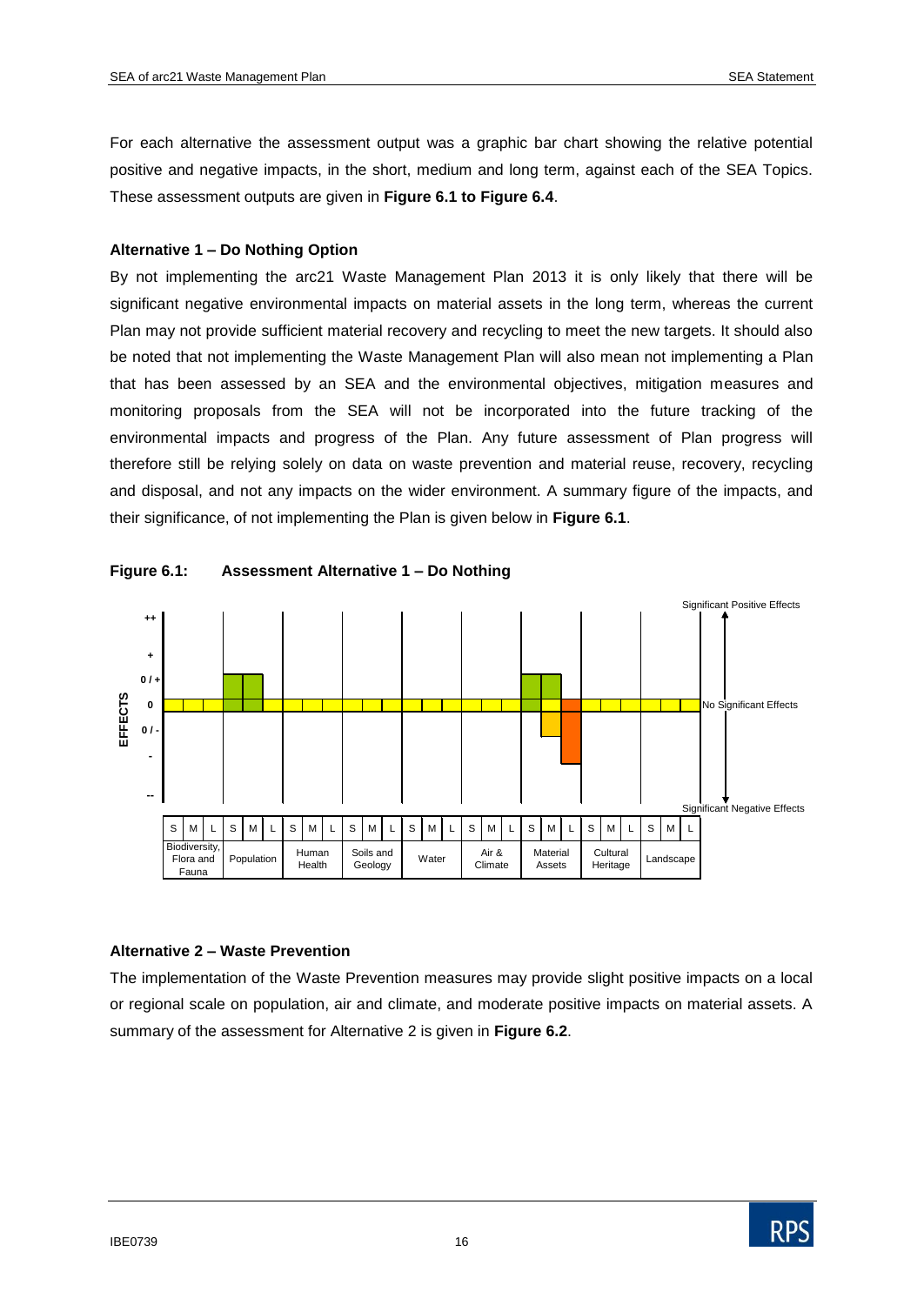

#### **Figure 6.2: Assessment Alternative 2 – Waste Prevention**

#### **Alternative 3 – Recycling and Composting**

The implementation of the Recycling and Composting measures may provide slight positive impacts on a local or regional scale on population, air and climate, and significant positive impacts on material assets. The implementation of the measure however also has the potential for slight negative impacts on air from emissions **Figure 6.3**.





#### **Alternative 4 – Additional 60% Target**

The implementation of the Additional 60% Target measures may provide slight positive impacts on a local or regional scale on biodiversity, flora and fauna, population, air and climate, and moderate positive impacts on material assets. The implementation of the measure however also has the potential for slight negative impacts on air from emissions. A summary of the assessment for Alternative 4 is given in **Figure 6.4**.

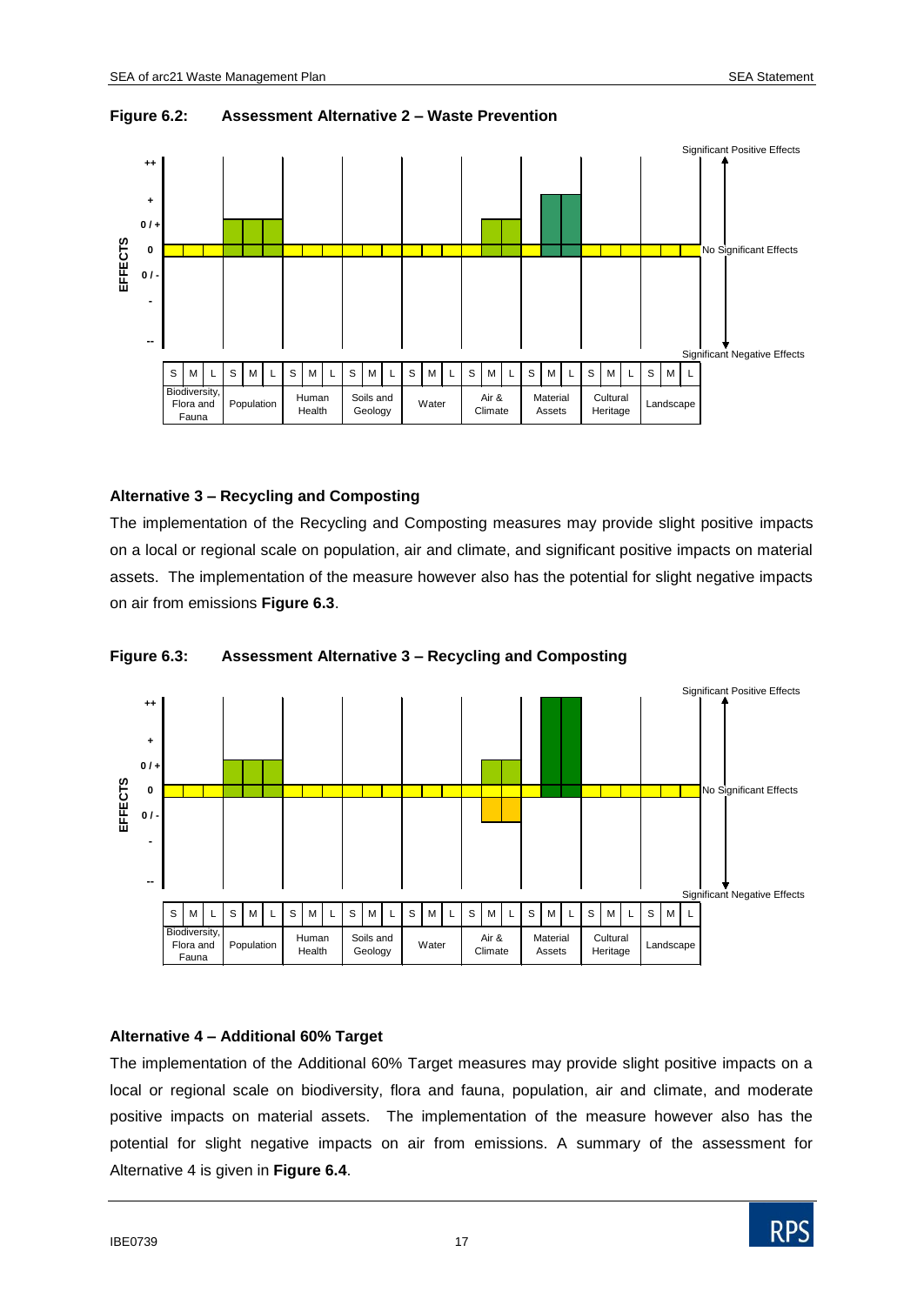

#### **Figure 6.4: Assessment Alternative 4 – Additional 60% Target**

#### **6.2.1 Summary of Impacts**

As can be seen summarised in **Figures 6.2** to **6.4**, the implementation of the Plan is likely to provide slight, moderate and significant positive environmental impacts. There is however the potential for some slight negative impacts in implementation of Alternatives 3 and 4; however these can be mitigated for. Implementation of any of these three sets of alternatives would be beneficial to the environment, over Alternative 1 – Do Nothing, particularly in the medium to long term.

The Interactions of and the interrelationships between Alternatives 2, 3 and 4 is likely to lead to the greatest positive cumulative impacts. Either Alternative 2 or Alternative 3 could be implemented by themselves, as Alternative 4 is almost an extension of the other two groups of measures. It would be most environmentally beneficial to ensure that Alternatives 2 and 3 are fully implemented, with appropriate mitigation measures in place as required, then when appropriate at a later stage of the Plan there is the continuation to implement Alternative 4. This should provide the greatest positive impacts for the individual alternatives and also the greatest positive cumulative benefits to the environment.

#### **6.2.2 Mitigation Required**

As part of the Environmental Report a list of mitigation measures have been proposed for each potential impact. arc21 and the constituent councils are aware of these proposed mitigation measures. These potential impact / problems and the mitigation measures are given in **Table 6.5**. The mitigation measures proposed are strategic and quite generic; however this reflects the generic nature of the Plan and the benign nature of the alternatives available.

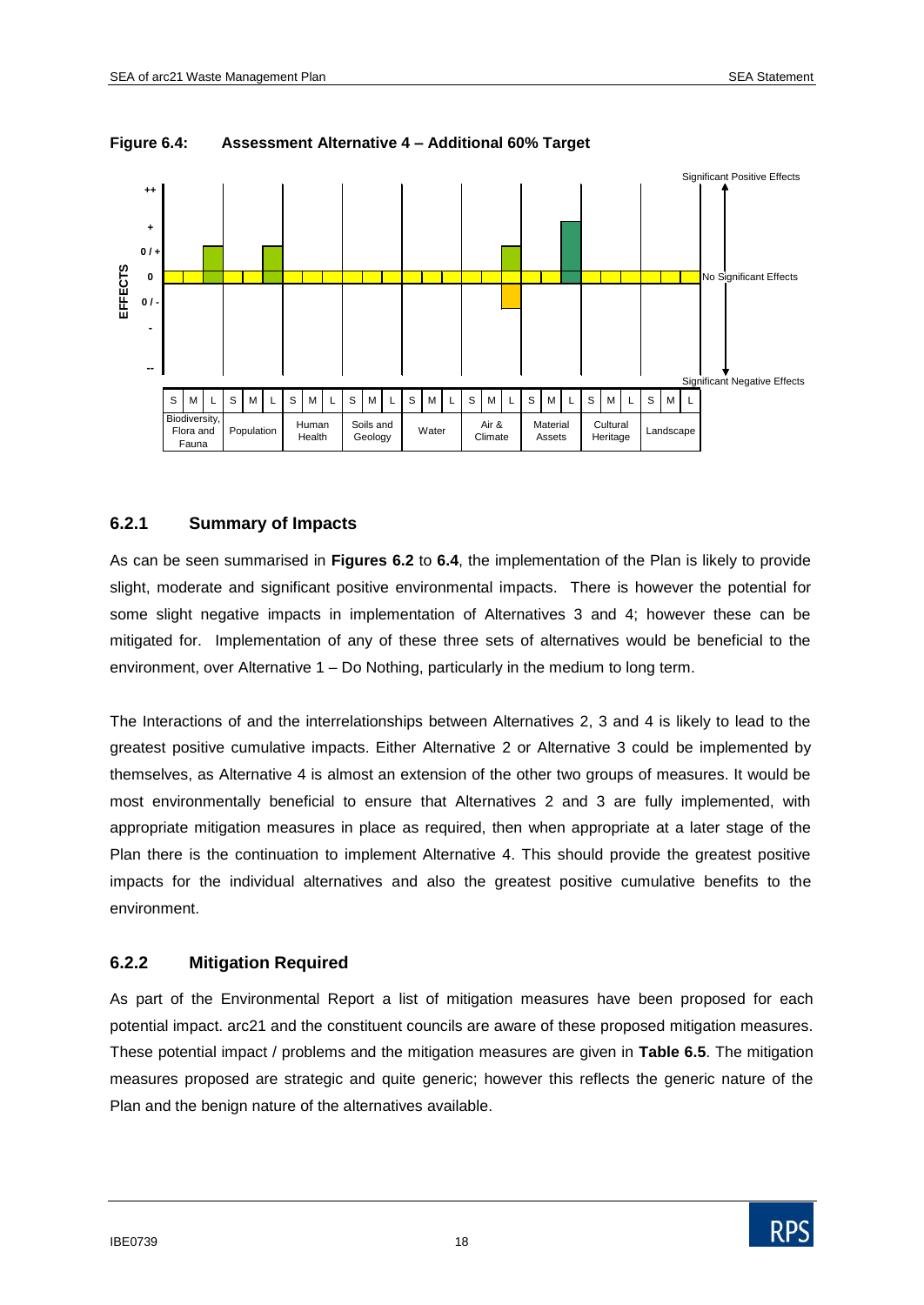| Table 6.5 |  |  |  | <b>Potential Impacts and Mitigation</b> |
|-----------|--|--|--|-----------------------------------------|
|-----------|--|--|--|-----------------------------------------|

| <b>Topic</b> | <b>Alternative</b> | <b>Impact / Problem</b>                                                                                                                                                                                                        | <b>Mitigation</b>                                                                                                                                                                                                                      |
|--------------|--------------------|--------------------------------------------------------------------------------------------------------------------------------------------------------------------------------------------------------------------------------|----------------------------------------------------------------------------------------------------------------------------------------------------------------------------------------------------------------------------------------|
| A/C          | 3/4                | Increased air emissions<br>from increased waste<br>management activity.                                                                                                                                                        | Cleaner fuels to be used. Well maintained waste<br>management fleet and plant. Adoption of<br>renewable energies (for example, solar, wind) in<br>powering waste management activities.<br>Optimising of waste management collections. |
|              | 3                  | Potential for impacts on<br>local vistas and landscape<br>setting from bring banks.                                                                                                                                            | Good site location selection. Adequate planning at<br>the local level not to site bring banks in sensitive<br>locations. Good screening to minimise residual<br>impacts.                                                               |
| HH           | 3                  | Potential for health and<br>safety issues with kerbside<br>collection of glass                                                                                                                                                 | Best Practice Guidance and risk assessments to<br>be developed in combination with Health and<br>Safety Authorities.                                                                                                                   |
| <b>S/W</b>   | 4                  | Recycling of composting<br>like outputs' driven by<br>targets could lead to<br>potentially negative impacts<br>on soil and water quality, fif<br>inappropriately poor quality<br>'compost like' material is<br>dumped on land. | PAS110 Compliance will be required before this<br>can be undertaken                                                                                                                                                                    |

*A – Air Quality. C – Climate. HH - Human Health. L – Landscape. S – Soils. W – Water.*

# **6.3 INFLUENCE OF THE SEA / HDA IN PLAN PREPARATION**

The study team for the SEA and Habitats Directive – Screening Assessment, of the arc21 Waste Management Plan 2013 – 2020 comprises of engineering, environmental and planning team members from arc21, Local Authorities and RPS (Environmental and Engineering Consultancy). Throughout the Plan, SEA and HDA processes, the relevant team members from arc21, Local Authorities and RPS have worked closely together, with constant contact, team workshops and regular meetings to ensure complete integration. The following are a list of the planning and environmental issues workshops / meetings that have taken place throughout the Plan, SEA and HDA processes (excluding consultations):

- 15/10/12 arc21 & RPS SEA commencement meeting.
- 11/12/12 arc21 & RPS Plan / SEA development workshop.
- 11/02/13 arc21 & RPS Scoping comments analysis meeting.
- 10/03/14 arc21 & RPS Plan and Environmental Report comments analysis meeting.

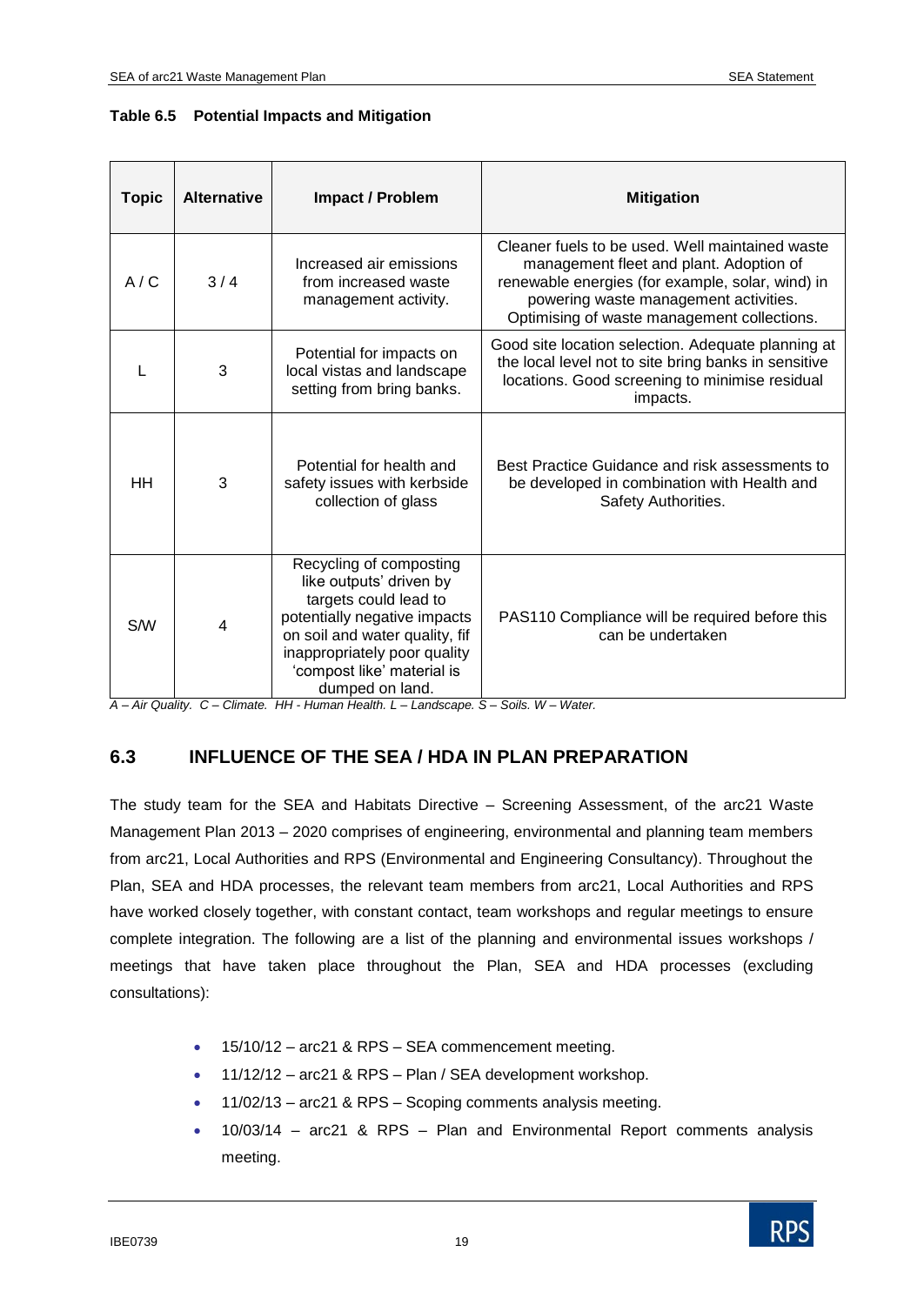The SEA and HDA teams have been involved in:

- Early identification of environmental sensitivities in the Plan area to help highlight potential impacts on the environment and to aid decision making in the draft Plan.
- Recommendation of mitigation measures to address the potential impacts arising from the alternatives considered in the draft Plan.
- Development of a monitoring Plan to help assess the environmental performance of implementing the final Waste Management Plan.
- Dissemination and screening of all proposed alterations to the final Waste Management Plan to determine if any significant environmental effects are likely to arise.

The SEA process has ensured that potential environmental impacts (both positive and negative) associated with the implementation of the arc21 Waste Management Plan 2013 – 2020 have been given due consideration in the preparation of the Plan.

# **6.4 CHANGES TO THE PLAN DUE TO CONSULTATIONS**

The changes made to the Plan and SEA Environmental Report due to statutory consultations are given in **Section 5** of this SEA Statement. During public consultations on the draft Waste Management Plan the following issues were raised and alterations were made:

- All respondents agreed with the principle objectives of the Plan;
- All respondents supported the Waste Hierarchy as a priority for action in the review of the Plan;
- There were no suggestions for further specific actions which could be undertaken by Councils to encourage waste prevention by householders;
- All respondents believed that the actions outlined in the Plan can assist the Councils in meeting the proposed 60% recycling target;
- All respondents supported the principle to further reduce landfill by using waste that cannot be practically recycled as a resource to produce energy; and
- All respondents supported the overall approach in the accompanying Environmental Report.

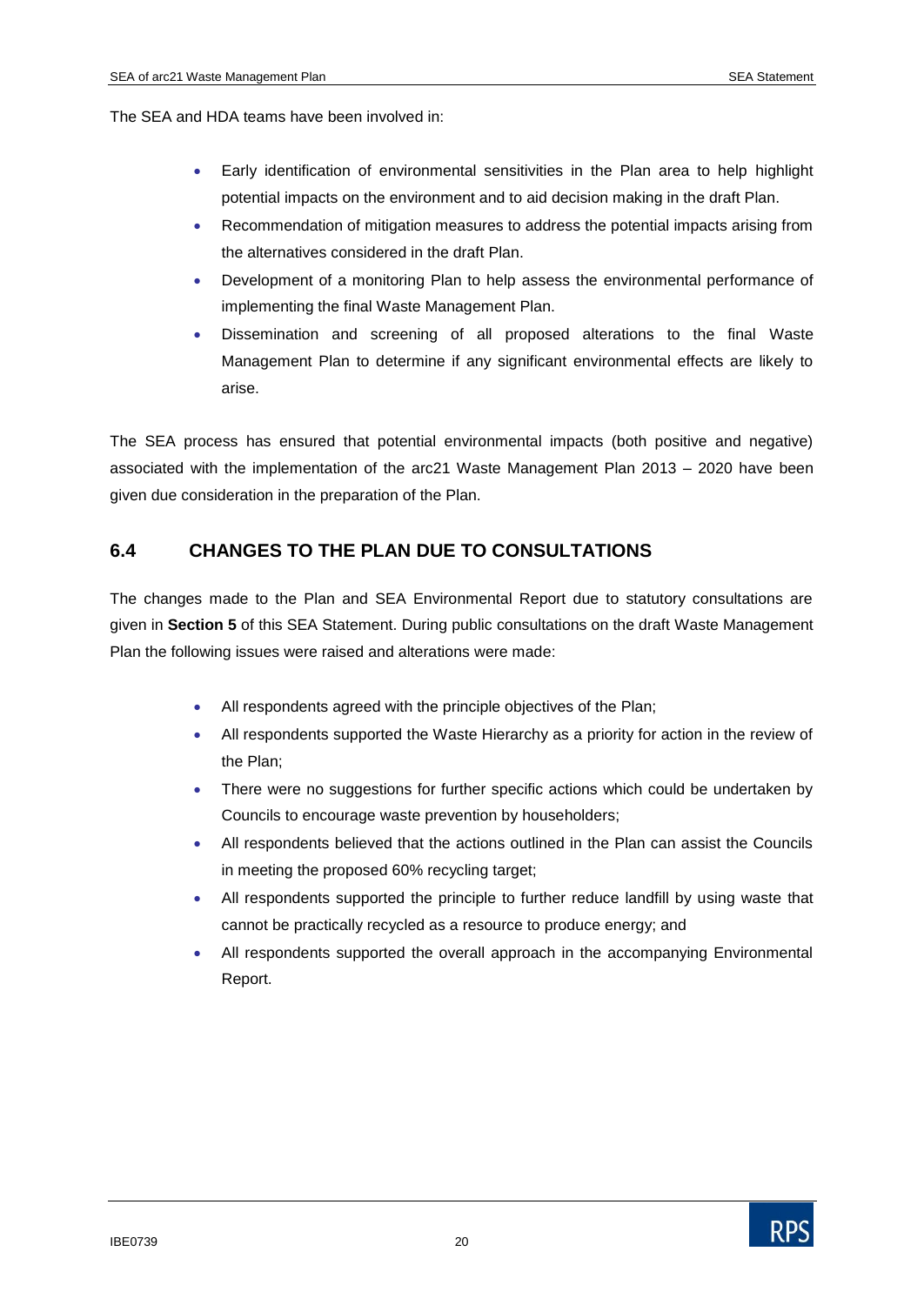# **7 PREFERRED ALTERNATIVES**

**Section 14 – Future Requirements (14.11 Onwards) Future Management of LACMW** of the final Waste Management Plan runs through the Alternatives available to the Plan. It should be noted however that the Waste Management Plan does not propose new alternatives, only extensions of those already in operation through the previous incarnation of the Plan. There is no specific preferred alternative in this Plan, however the local authorities that make up the arc21 region have the option to choose between, or combinations of, the alternatives available in the Plan. With the SEA of the Waste Management Plan, the local authorities are aware of the strategic environmental issues with implementing these alternatives, or combinations of alternatives, and are aware of the proposed mitigation measures they may implement to reduce the potential for negative impacts on the wider environment.

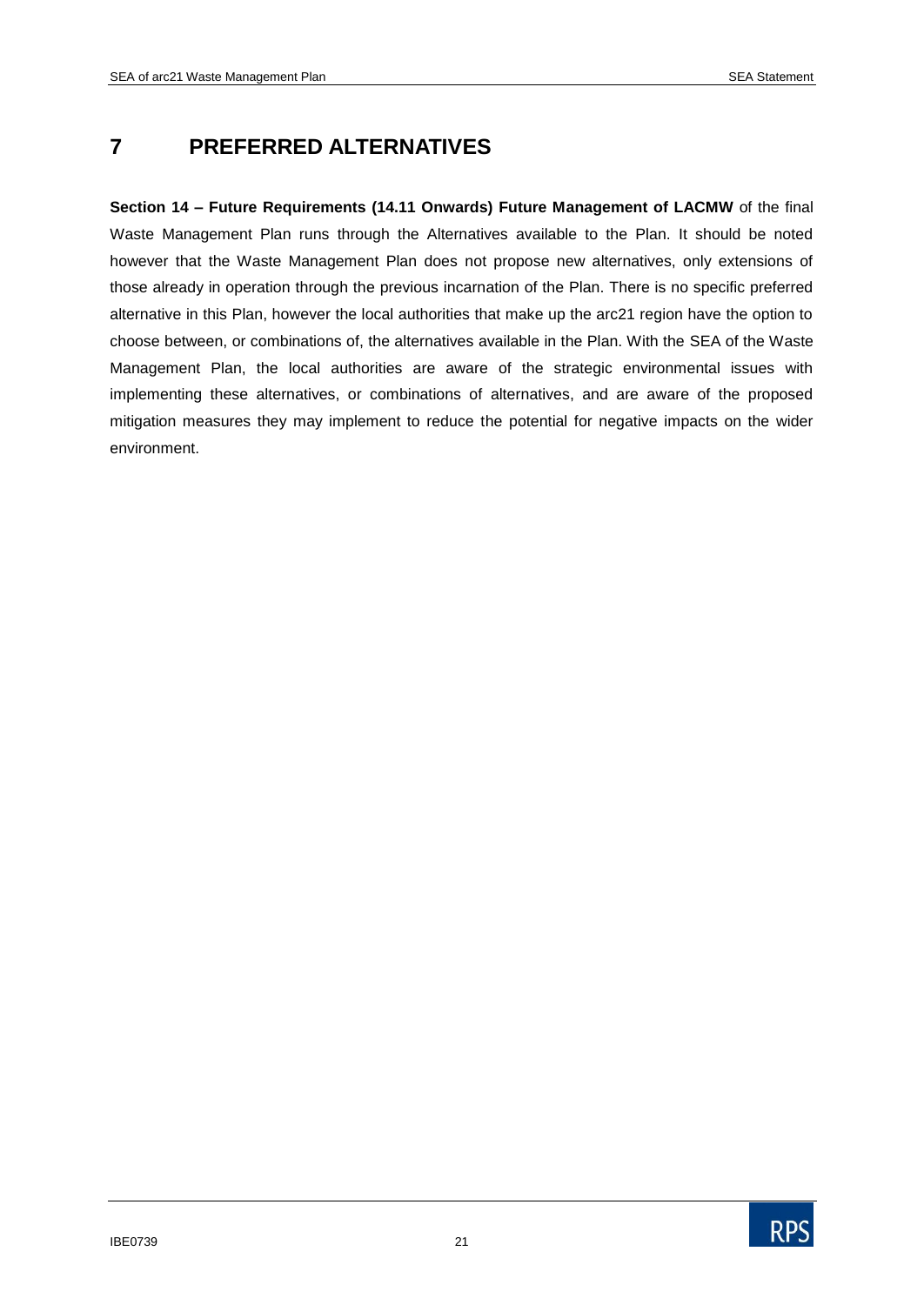# **8 MEASURES TO MONITOR SIGNIFICANT ENVIRONMENTAL EFFECTS OF THE IMPLEMENTATION OF ADOPTED PLAN**

Article 10 of the SEA Directive requires that monitoring should be carried out in order to identify at an early stage any unforeseen adverse effects due to implementation of the Plan, with the view to taking remedial action where adverse effects are identified through monitoring. A monitoring programme is developed based on the indicators selected to track progress towards achieving strategic environmental objectives and reaching targets, enabling positive and negative impacts on the environment to be measured. The environmental indicators have been developed to show changes that would be attributable to implementation of the Plan. **Table 8.1** shows the Targets and Indicators for monitoring and who would potentially be the responsible body or organisation, from which arc21 may obtain information for collation and comparison. These Targets and Indicators for monitoring have been included within the Final Waste Management Plan as **Table 16.1 Environmental Monitoring** under **Section 16 Implementation, Monitoring and Review**. Within this section of the Plan, arc21 have quoted that "*Table 16.1 sets out the proposed environmental monitoring programme for the Waste Management Plan*".

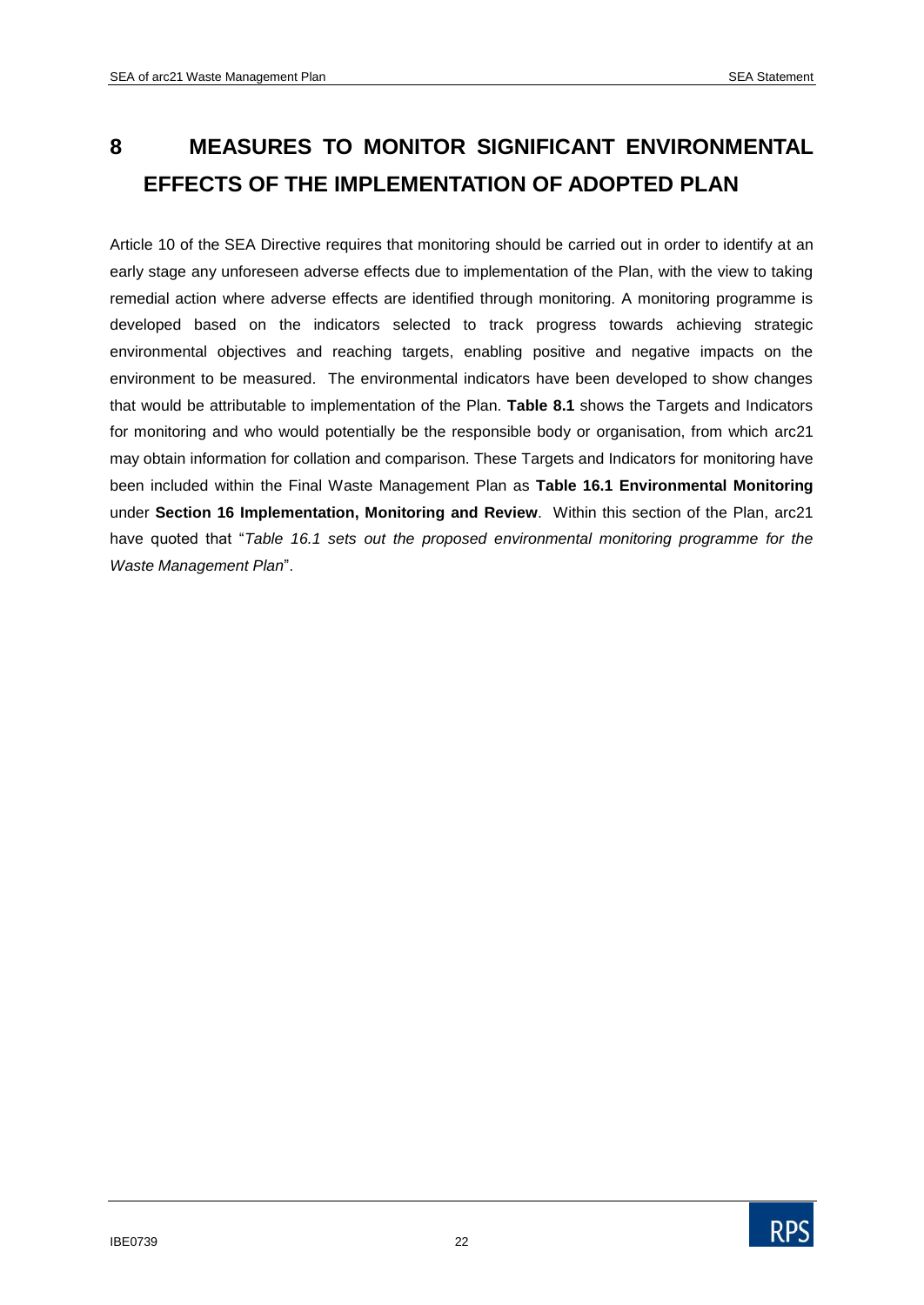#### **Table 8.1: Environmental Monitoring**

| <b>SEA Target</b>                                                                                                                                       | <b>SEA Indicators</b>                                                                                                                            | <b>Potential</b><br><b>Responsible</b><br><b>Authority</b>                 | <b>Possible Data Availability, Source and Frequency</b>                                                                                                                                                                                                                                                  |
|---------------------------------------------------------------------------------------------------------------------------------------------------------|--------------------------------------------------------------------------------------------------------------------------------------------------|----------------------------------------------------------------------------|----------------------------------------------------------------------------------------------------------------------------------------------------------------------------------------------------------------------------------------------------------------------------------------------------------|
| No damage to protected sites in the<br>arc21 region (BFF)                                                                                               | Status of EU Protected Habitats and<br>Species and status of national Priority<br>Species and Habitats.                                          |                                                                            | UK Report on Implementation of Habitats Directive (every 6<br>years). Northern Ireland Environmental Statistics Report<br>(Annual). UK Biodiversity Action Plan (every 3 years).<br>Northern Ireland Biodiversity Strategy (every 3 years).<br>Northern Ireland Environmental Statistics Report (Annual) |
| No damage to or displacement of<br>protected species in the arc21 region<br>(BFF)                                                                       | Condition of Selection Features in sites<br>designated for nature conservation<br>(SACs, SPAs and ASSIs).                                        | <b>NIEA</b>                                                                |                                                                                                                                                                                                                                                                                                          |
| Year on year reduction of kerbside<br>collected recyclables contamination<br>levels (P).                                                                | Recorded contamination levels of<br>kerbside collected recyclables.                                                                              |                                                                            | Local Authority / arc21 contamination studies - As required.                                                                                                                                                                                                                                             |
| Year on year reduction in waste<br>management costs per head population<br>(P).                                                                         | Waste management costs per head<br>population.                                                                                                   | Local Authority /<br>arc21                                                 | Local Authority / arc21 economic studies - As required.                                                                                                                                                                                                                                                  |
| Increase in number of recycling facilities<br>per head population (P).                                                                                  | Recycling facilities available per head<br>population.                                                                                           |                                                                            | arc21 Waste Management Plan review (every 6 years)                                                                                                                                                                                                                                                       |
| Increase in recycling participation rates<br>$(P)$ .                                                                                                    | Recycling scheme participation studies.                                                                                                          |                                                                            | Local Authority / arc21 participation studies - As required.                                                                                                                                                                                                                                             |
| Provide safe waste management sites<br>and working conditions (HH)                                                                                      | Number of accidents associated with<br>waste<br>management<br>activities<br>and<br>facilities                                                    | HSENI / Local<br>Authority<br><b>Environmental Health</b><br>Department    | Data collected as reported. Can be sourced on request.                                                                                                                                                                                                                                                   |
| Prevent nuisance<br>dust and odours<br>emanating from waste facilities and<br>activities (HH)                                                           | Health issues and nuisance complaints<br>associated with waste management<br>activities                                                          | Local Authority<br><b>Environmental Health</b><br>Department / NIEA        | Data collected as reported. Can be sourced on request.                                                                                                                                                                                                                                                   |
| No soil contamination due to waste<br>management activities (S)                                                                                         | Area of land contaminated or impacted<br>due to waste activities, and the location<br>of new facilities.<br>Contamination statistics and reports | <b>Local Authority</b><br><b>Environmental Health</b><br>Department / NIEA | Local Authorities collect information of potentially<br>contaminated site within their council areas. Can be sourced<br>on request.<br>Data collected as reported from spills. Can be sourced on<br>request.<br>Northern Ireland Environmental Statistics Report (Annual).                               |
| No deterioration of water status up or<br>downstream<br>οf<br>arc21<br>waste<br>facilities,<br>management<br>due<br>to<br>development or operation (W). | WFD water status of surface and<br>groundwaters in the area.                                                                                     | <b>NIEA</b>                                                                | WFD Water Status Reports (2015). Revised River Basin<br>Management Plans. WFD Local Management Area Plans.                                                                                                                                                                                               |
| No negative impacts on water supplies<br>(W)                                                                                                            |                                                                                                                                                  | NIEA / NI Water                                                            |                                                                                                                                                                                                                                                                                                          |

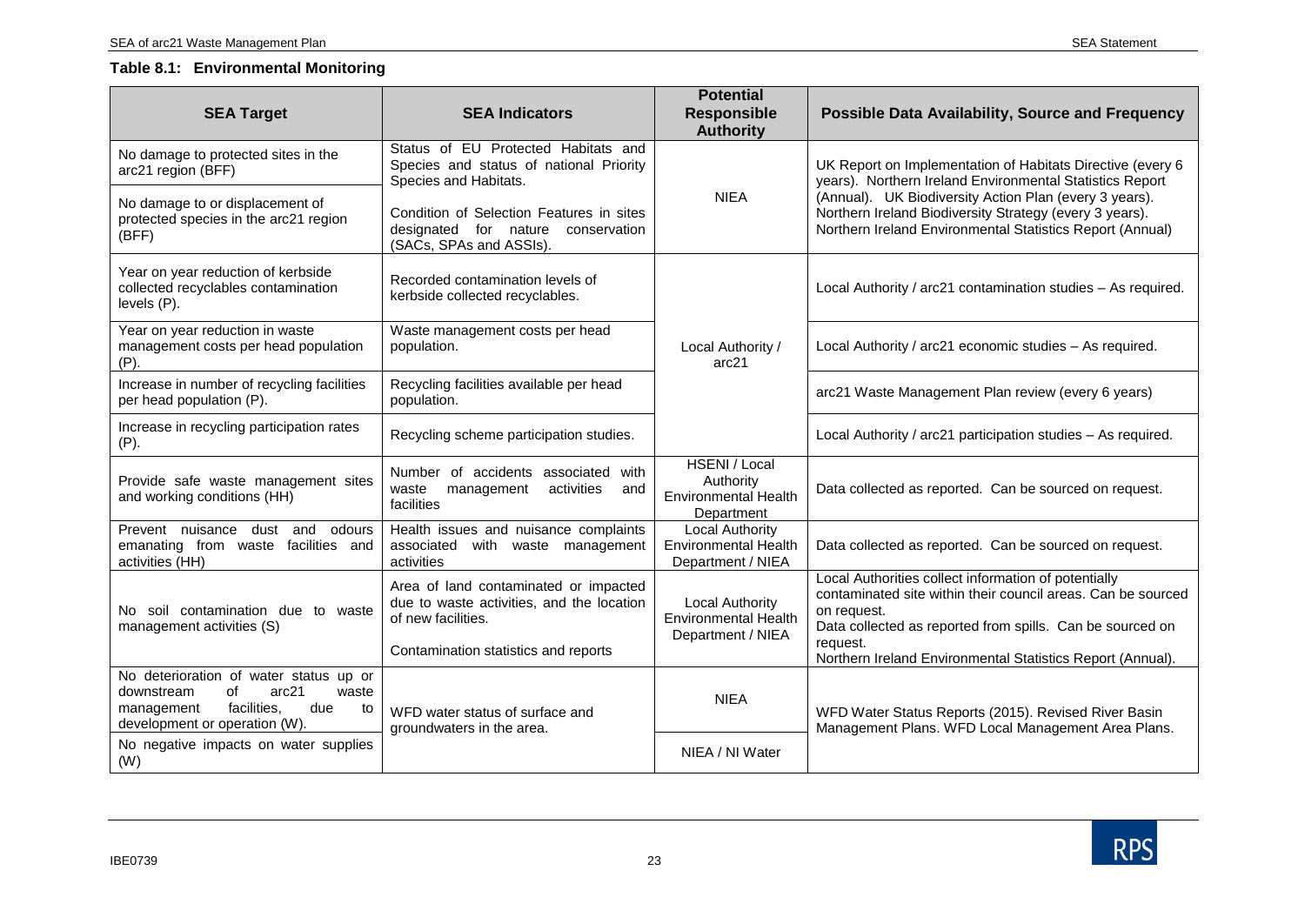| <b>SEA Target</b>                                                                                                                    | <b>SEA Indicators</b>                                                                                                                                                                                                   | <b>Potential</b><br><b>Responsible</b><br><b>Authority</b>                 | <b>Possible Data Availability, Source and Frequency</b>                                                                             |
|--------------------------------------------------------------------------------------------------------------------------------------|-------------------------------------------------------------------------------------------------------------------------------------------------------------------------------------------------------------------------|----------------------------------------------------------------------------|-------------------------------------------------------------------------------------------------------------------------------------|
| No negative impacts on flood defences,<br>floodplains<br>local<br>flooding<br>or<br>characteristics (W).                             |                                                                                                                                                                                                                         | NIEA / DARD Rivers<br>Agency                                               | DARD Rivers Agency Flood Risk Management Plans<br>(2015). WFD Water Status Reports (2015). Revised River<br>Basin Management Plans. |
| Reduce air emissions<br>from<br>waste<br>management activities (A)<br>Reduce noise emissions from waste<br>management activities (A) | Periodic dust, gas and noise monitoring<br>in the vicinity of waste management<br>facilities.                                                                                                                           | <b>Local Authority</b><br><b>Environmental Health</b><br>Department / NIEA | Data collected as reported. Can be sourced on request.<br>PPC reporting                                                             |
| Reduce greenhouse gas emissions from<br>arc21 waste management activities (C)                                                        | <b>Estimated GHG emissions</b><br>CO <sub>2</sub> emissions from energy recovery, eg.<br>landfill flares.                                                                                                               | NIEA / arc21                                                               | GHG Emissions Data Reporting and National (GHG)<br><b>Inventory Reports</b>                                                         |
| Provide waste management facilities that<br>are adapted to potential climatic change<br>(C)                                          | Facilities designed with potential climatic<br>change taken into consideration.                                                                                                                                         | arc21                                                                      | Planning applications and As-built drawings.                                                                                        |
| Reduce the quantity of waste produced<br>(MA)<br>Increase recycling and composting rates                                             | Waste production statistics                                                                                                                                                                                             |                                                                            |                                                                                                                                     |
| (MA)<br>Recovery of residual waste (percentage<br>recovered) (MA)                                                                    | Material recovery and recycling statistics                                                                                                                                                                              | Local Authority /<br>arc21                                                 | <b>WasteDataFlow Reporting</b>                                                                                                      |
| Reduce the quantity of materials<br>Landfilled (MA)                                                                                  | <b>Landfill statistics</b>                                                                                                                                                                                              |                                                                            |                                                                                                                                     |
| Avoid damage to any cultural heritage<br>features in development and/or operation<br>of arc21 waste management facilities<br>(CH)    | Number of heritage features restored<br>due to arc21 activities.<br>Number of new heritage features<br>discovered due to arc21 activities.<br>Number of heritage features lost or<br>destroyed due to arc21 activities. | <b>NIEA</b>                                                                | NIEA Heritage Datasets and Reporting - Updated on<br>ongoing basis.                                                                 |
| No damage to local vistas and landscape<br>in the area of arc21 waste management<br>facilities (L)                                   | Significant negative changes in<br>landscape quality and land cover types.                                                                                                                                              | NIEA / Local<br>Authorities/ GSNI                                          | Landscape Character Areas. Northern Ireland Countryside<br>Surveys (every 10 years). Landcover Mapping. Local Area<br>Plans.        |

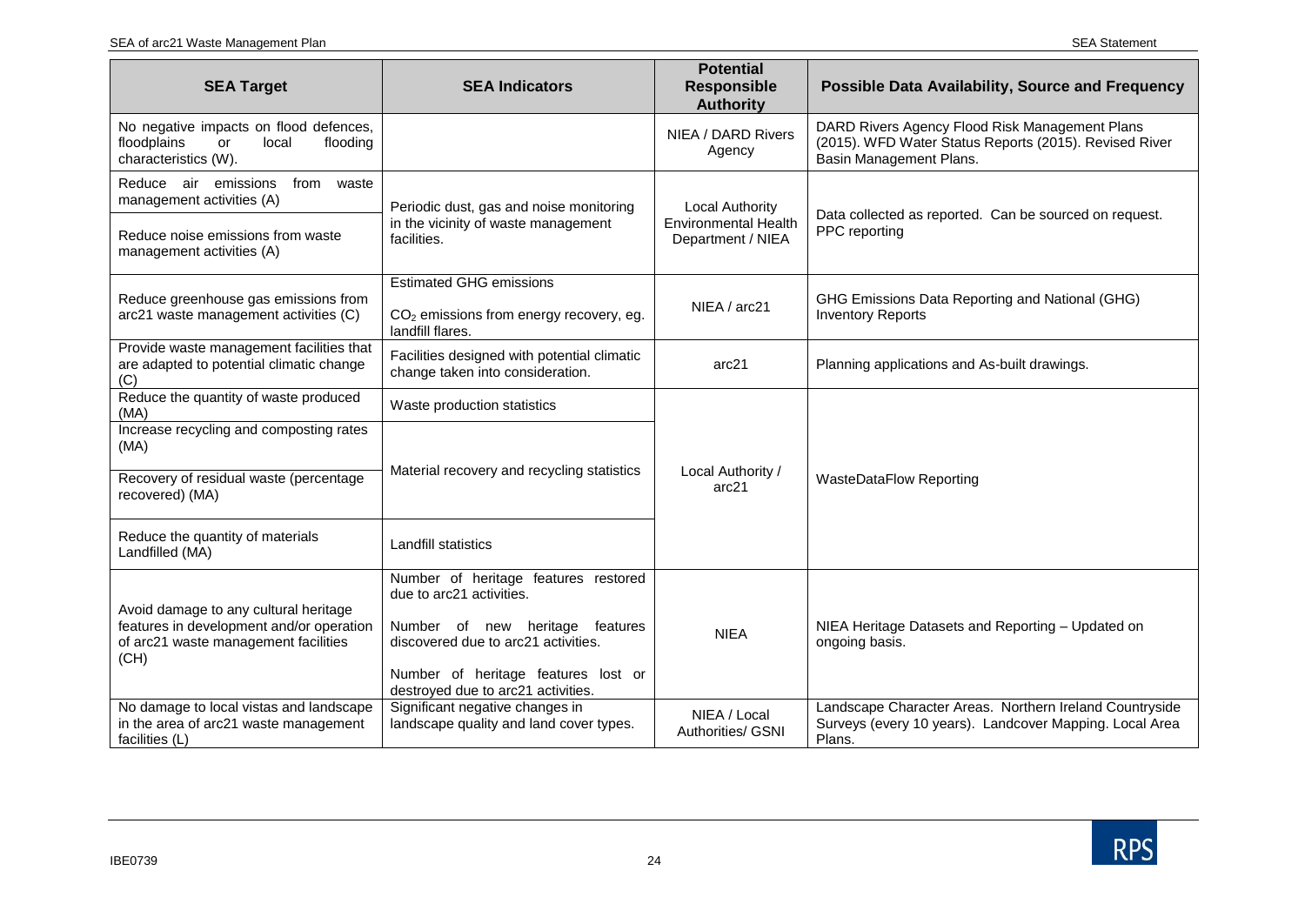| <b>SEA Target</b>                                                            | <b>SEA Indicators</b>                                                                 | <b>Potential</b><br><b>Responsible</b><br><b>Authority</b> | <b>Possible Data Availability, Source and Frequency</b> |
|------------------------------------------------------------------------------|---------------------------------------------------------------------------------------|------------------------------------------------------------|---------------------------------------------------------|
| Enhance the local vistas and landscape<br>where possible, with sensitive and | Percentage changes in land cover types<br>in areas with a high sensitivity to change. |                                                            |                                                         |
| sustainable development practices (L)                                        | Changes in landscape character<br>definitions.                                        |                                                            |                                                         |

BFF- Biodiversity, Flora, Fauna. P – Population. HH - Human Health. S – Soils. W – Water. A – Air Quality. C – Climate. MA – Material Assets. CH – Cultural Heritage. L – Landscape.